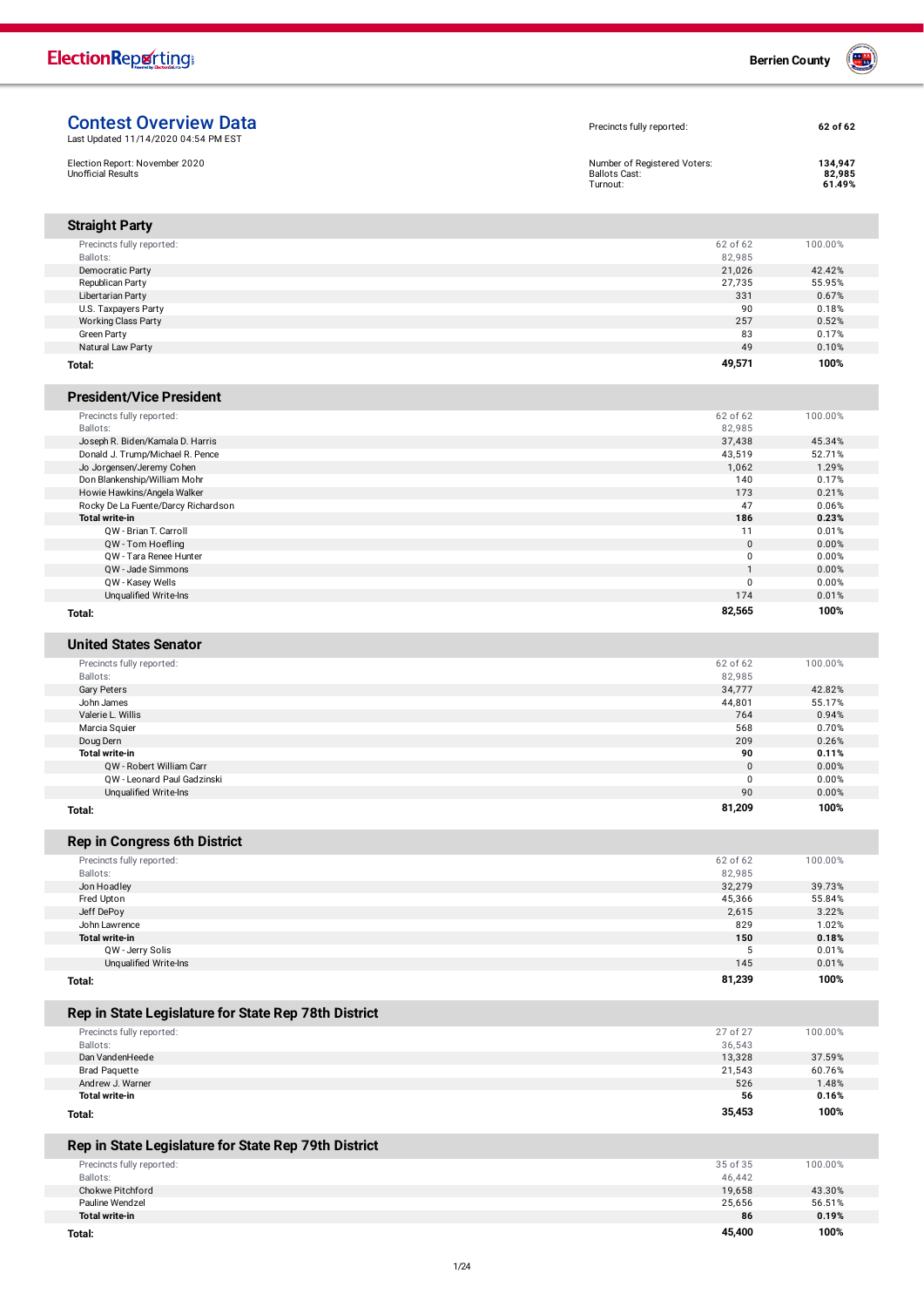| <b>ElectionReporting®</b> |  |  |  |  |
|---------------------------|--|--|--|--|
|                           |  |  |  |  |

**Berrien County** 

| <b>Member of the State Board of Education</b>                            |                    |                 |
|--------------------------------------------------------------------------|--------------------|-----------------|
| Precincts fully reported:                                                | 62 of 62           | 100.00%         |
| Ballots:                                                                 | 82,985             |                 |
| Ellen Cogen Lipton                                                       | 32,237             | 21.18%          |
| Jason Strayhorn                                                          | 30,844             | 20.27%          |
| Tami Carlone                                                             | 39,625             | 26.04%          |
| Michelle A. Frederick                                                    | 40,064             | 26.33%          |
| <b>Bill Hall</b>                                                         | 2,018              | 1.33%           |
| Richard A. Hewer                                                         | 1,454              | 0.96%           |
| Karen Adams                                                              | 1,200              | 0.79%           |
| Douglas Levesque                                                         | 495                | 0.33%           |
| Mary Anne Hering                                                         | 2,139              | 1.41%           |
| Hali McEachern                                                           | 1,085              | 0.71%           |
| <b>Tom Mair</b>                                                          | 770                | 0.51%           |
| <b>Total write-in</b><br>Total:                                          | 249<br>152,180     | 0.16%<br>100%   |
|                                                                          |                    |                 |
| <b>Regent of the University of Michigan</b>                              |                    |                 |
| Precincts fully reported:                                                | 62 of 62           | 100.00%         |
| Ballots:                                                                 | 82,985             |                 |
| Mark Bernstein                                                           | 30,862             | 20.64%          |
| Shauna Ryder Diggs                                                       | 31,036             | 20.75%          |
| Sarah Hubbard                                                            | 41,168             | 27.53%          |
| Carl Meyers<br>James L. Hudler                                           | 39,222<br>1,672    | 26.23%<br>1.12% |
| Eric Larson                                                              | 1,814              | 1.21%           |
| Ronald E. Graeser                                                        | 760                | 0.51%           |
| Crystal Van Sickle                                                       | 1,220              | 0.82%           |
| Michael Mawilai                                                          | 946                | 0.63%           |
| Keith Butkovich                                                          | 568                | 0.38%           |
| <b>Total write-in</b>                                                    | 289                | 0.19%           |
| Total:                                                                   | 149,557            | 100%            |
|                                                                          |                    |                 |
| <b>Trustee of Michigan State University</b><br>Precincts fully reported: | 62 of 62           | 100.00%         |
| Ballots:                                                                 | 82,985             |                 |
| Brian Mosallam                                                           | 29,992             | 20.11%          |
| Rema Ella Vassar                                                         | 30,838             | 20.68%          |
| Pat O'Keefe                                                              | 41,052             | 27.53%          |
| Tonya Schuitmaker                                                        | 40,305             | 27.03%          |
| Will Tyler White                                                         | 2,114              | 1.42%           |
| Janet M. Sanger                                                          | 1,216              | 0.82%           |
| John Paul Sanger                                                         | 868                | 0.58%           |
| Brandon Hu                                                               | 899                | 0.60%           |
| Robin Lea Laurain                                                        | 947                | 0.64%           |
| Bridgette Abraham-Guzman                                                 | 593                | 0.40%           |
| <b>Total write-in</b>                                                    | 306                | 0.21%           |
| Total:                                                                   | 149,130            | 100%            |
| <b>Governor of Wayne State University</b>                                |                    |                 |
| Precincts fully reported:                                                | 62 of 62           | 100.00%         |
| Ballots:                                                                 | 82,985             |                 |
| Eva Garza Dewaelsche                                                     | 30,524             | 20.78%          |
| Shirley Stancato                                                         | 30,758             | 20.94%          |
| Don Gates                                                                | 39,863             | 27.14%          |
| Terri Lynn Land                                                          | 40,144             | 27.33%          |
| Jon Elgas                                                                | 2,130              | 1.45%           |
| Christine C. Schwartz                                                    | 1,741              | 1.19%           |
| Susan Odgers                                                             | 1,416              | 0.96%           |
| <b>Total write-in</b>                                                    | 324                | 0.22%           |
| QW - Lloyd Arthur Conway                                                 | $\Omega$           | 0.00%           |
| Unqualified Write-Ins                                                    | 324                | 0.00%           |
| Total:                                                                   | 146,900            | 100%            |
| <b>County Prosecuting Attorney</b>                                       |                    |                 |
| Precincts fully reported:                                                | 62 of 62           | 100.00%         |
| Ballots:                                                                 | 82,985             |                 |
| Steven Pierangeli                                                        | 54,128             | 95.70%          |
| <b>Total write-in</b>                                                    | 2,433<br>56,561    | 4.30%<br>100%   |
| Total:                                                                   |                    |                 |
| <b>County Sheriff</b>                                                    |                    |                 |
| Precincts fully reported:<br>Ballots:                                    | 62 of 62<br>82,985 | 100.00%         |
| L. Paul Bailey                                                           | 55,564             | 95.62%          |
| <b>Total write-in</b>                                                    | 2,544              | 4.38%           |
| QW - Michael Fred Salisbury                                              | 15                 | 0.03%           |
| Unqualified Write-Ins                                                    | 2,529              | 0.03%           |
|                                                                          | 58,108             | 100%            |
| Total:                                                                   |                    |                 |

**County Clerk**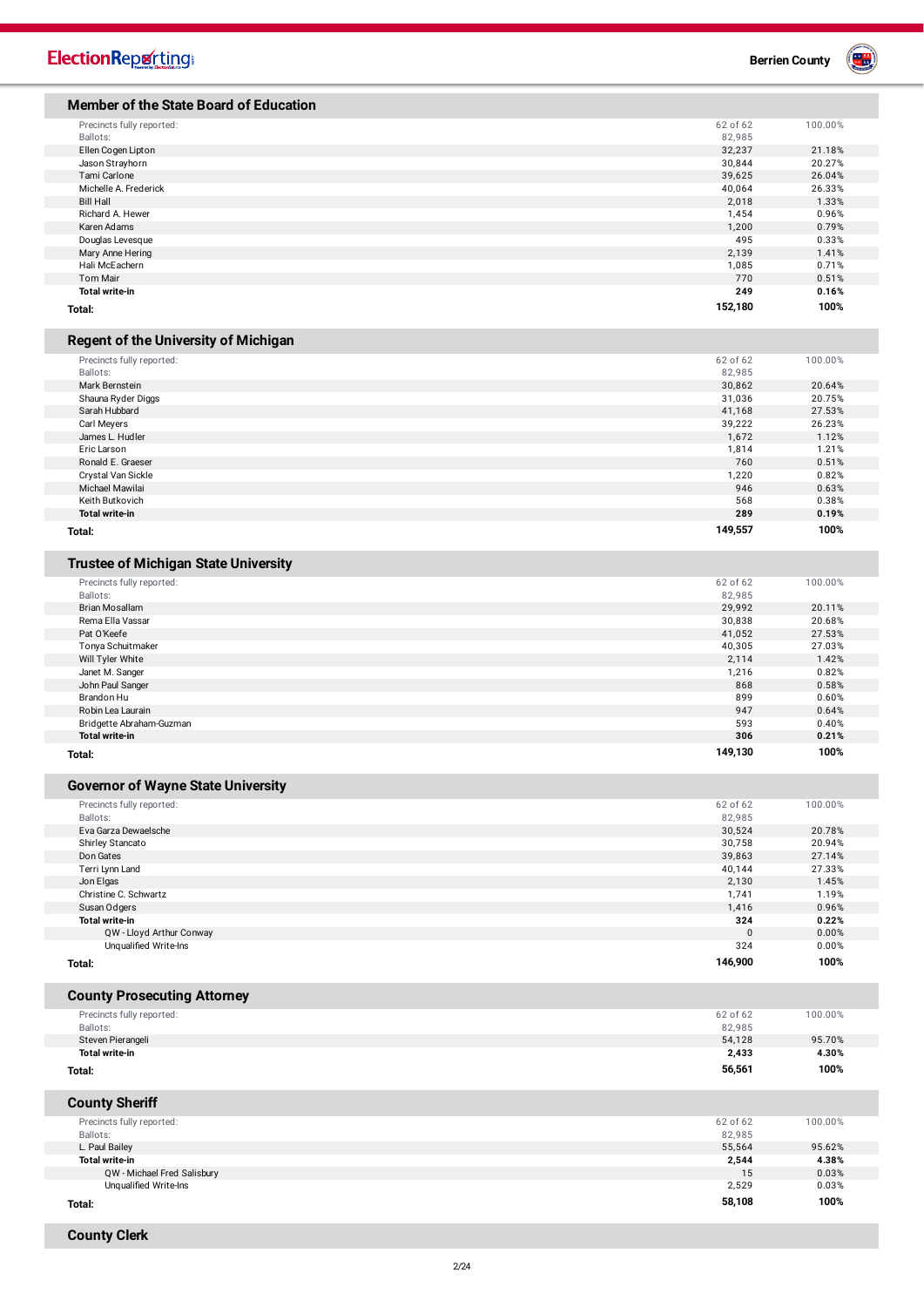| <b>ElectionReporting®</b>                                            |                  | <b>Berrien County</b> | $\begin{pmatrix} 1 & 1 \\ 1 & 1 \end{pmatrix}$ |
|----------------------------------------------------------------------|------------------|-----------------------|------------------------------------------------|
| Precincts fully reported:                                            | 62 of 62         | 100.00%               |                                                |
| Ballots:                                                             | 82,985           |                       |                                                |
| Gwen Swanigan<br>Sharon J. Tyler                                     | 31,658<br>46,300 | 40.49%<br>59.22%      |                                                |
| <b>Total write-in</b>                                                | 231              | 0.30%                 |                                                |
| Total:                                                               | 78,189           | 100%                  |                                                |
| <b>County Treasurer</b>                                              |                  |                       |                                                |
| Precincts fully reported:                                            | 62 of 62         | 100.00%               |                                                |
| Ballots:                                                             | 82,985<br>54,197 | 95.87%                |                                                |
| Shelly Weich<br>Total write-in                                       | 2,333            | 4.13%                 |                                                |
| Total:                                                               | 56,530           | 100%                  |                                                |
| <b>County Register of Deeds</b>                                      |                  |                       |                                                |
| Precincts fully reported:                                            | 62 of 62         | 100.00%               |                                                |
| Ballots:                                                             | 82,985           |                       |                                                |
| Lora Gnodtke Freehling<br>Total write-in                             | 54,231<br>2,386  | 95.79%<br>4.21%       |                                                |
| Total:                                                               | 56,617           | 100%                  |                                                |
| <b>County Drain Commissioner</b>                                     |                  |                       |                                                |
| Precincts fully reported:                                            | 62 of 62         | 100.00%               |                                                |
| Ballots:                                                             | 82,985           |                       |                                                |
| Christopher J. Quattrin<br><b>Total write-in</b>                     | 53,374           | 95.54%<br>4.46%       |                                                |
| Total:                                                               | 2,490<br>55,864  | 100%                  |                                                |
| <b>County Surveyor</b>                                               |                  |                       |                                                |
| Precincts fully reported:                                            | 62 of 62         | 100.00%               |                                                |
| Ballots:                                                             | 82,985           |                       |                                                |
| John G. Kamer                                                        | 53,621           | 95.88%                |                                                |
| <b>Total write-in</b>                                                | 2,307            | 4.12%                 |                                                |
| Total:                                                               | 55,928           | 100%                  |                                                |
| <b>County Commissioner 1st District</b><br>Precincts fully reported: | 6 of 6           | 100.00%               |                                                |
| Ballots:                                                             | 6,736            |                       |                                                |
| Kevin Holmes                                                         | 1,887            | 29.44%                |                                                |
| Dave Vollrath<br><b>Total write-in</b>                               | 4,505            | 70.29%                |                                                |
| Total:                                                               | 17<br>6,409      | 0.27%<br>100%         |                                                |
| <b>County Commissioner 2nd District</b>                              |                  |                       |                                                |
| Precincts fully reported:                                            | 6 of 6           | 100.00%               |                                                |
| Ballots:                                                             | 6,445            |                       |                                                |
| Jon Hinkelman<br><b>Total write-in</b>                               | 4,886            | 98.43%                |                                                |
| Total:                                                               | 78<br>4,964      | 1.57%<br>100%         |                                                |
| <b>County Commissioner 3rd District</b>                              |                  |                       |                                                |
| Precincts fully reported:                                            | 5 of 5           | 100.00%               |                                                |
| Ballots:                                                             | 5,502            |                       |                                                |
| Don Meeks<br><b>Total write-in</b>                                   | 3,972<br>146     | 96.45%<br>3.55%       |                                                |
| Total:                                                               | 4,118            | 100%                  |                                                |
| <b>County Commissioner 4th District</b>                              |                  |                       |                                                |
| Precincts fully reported:                                            | 5 of 5           | 100.00%               |                                                |
| Ballots:                                                             | 4,180            |                       |                                                |
| Mamie L. Yarbrough<br><b>Total write-in</b>                          | 3,773            | 97.82%                |                                                |
| Total:                                                               | 84<br>3,857      | 2.18%<br>100%         |                                                |
| <b>County Commissioner 5th District</b>                              |                  |                       |                                                |
| Precincts fully reported:                                            | 5 of 5           | 100.00%               |                                                |
| Ballots:                                                             | 8,426            |                       |                                                |
| Rayonte Bell                                                         | 3,934            | 49.85%                |                                                |
| Bruce Gorenflo<br><b>Total write-in</b>                              | 3,934<br>24      | 49.85%<br>0.30%       |                                                |
| Total:                                                               | 7,892            | 100%                  |                                                |
|                                                                      |                  |                       |                                                |
| <b>County Commissioner 6th District</b><br>Precincts fully reported: | 6 of 6           | 100.00%               |                                                |
| Ballots:                                                             | 8,704            |                       |                                                |
| Julie Wuerfel                                                        | 6,223            | 98.37%                |                                                |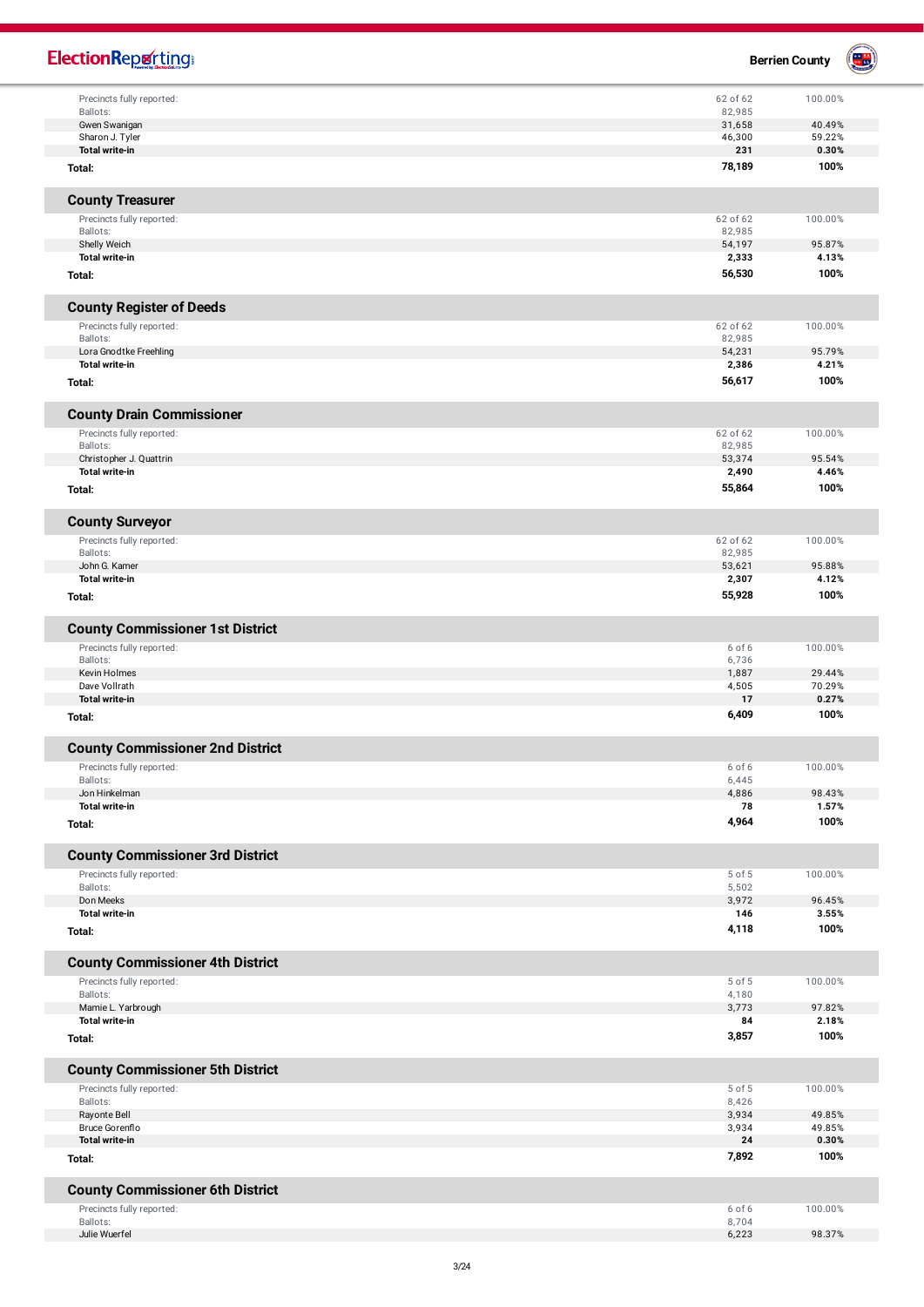| <b>ElectionRepretting®</b>                        |                | <b>Berrien County</b> | W. |
|---------------------------------------------------|----------------|-----------------------|----|
| <b>Total write-in</b>                             | 103<br>6,326   | 1.63%<br>100%         |    |
| Total:                                            |                |                       |    |
| <b>County Commissioner 7th District</b>           |                |                       |    |
| Precincts fully reported:                         | 5 of 5         | 100.00%               |    |
| Ballots:<br>Robert P. Harrison                    | 8,063<br>5,811 | 98.64%                |    |
| <b>Total write-in</b>                             | 80             | 1.36%                 |    |
| Total:                                            | 5,891          | 100%                  |    |
| <b>County Commissioner 8th District</b>           |                |                       |    |
| Precincts fully reported:                         | 5 of 5         | 100.00%               |    |
| Ballots:                                          | 7,152          |                       |    |
| Teri Sue Freehling<br><b>Total write-in</b>       | 4,934<br>139   | 97.26%<br>2.74%       |    |
| Total:                                            | 5,073          | 100%                  |    |
| <b>County Commissioner 9th District</b>           |                |                       |    |
| Precincts fully reported:                         | 6 of 6         | 100.00%               |    |
| Ballots:                                          | 8,116          |                       |    |
| <b>Rich Eichholz</b><br>Ezra Scott                | 3,334<br>4,300 | 43.58%<br>56.20%      |    |
| Total write-in                                    | 17             | 0.22%                 |    |
| Total:                                            | 7,651          | 100%                  |    |
| <b>County Commissioner 10th District</b>          |                |                       |    |
| Precincts fully reported:                         | 6 of 6         | 100.00%               |    |
| Ballots:                                          | 7,006          |                       |    |
| <b>Richard McKinley Elliott</b><br>Total write-in | 4,944<br>143   | 97.19%<br>2.81%       |    |
| Total:                                            | 5,087          | 100%                  |    |
| <b>County Commissioner 11th District</b>          |                |                       |    |
| Precincts fully reported:                         | 5 of 5         | 100.00%               |    |
| Ballots:                                          | 6,863          |                       |    |
| Jim Curran<br><b>Total write-in</b>               | 4,809<br>82    | 98.32%<br>1.68%       |    |
| Total:                                            | 4,891          | 100%                  |    |
| <b>County Commissioner 12th District</b>          |                |                       |    |
| Precincts fully reported:                         | 5 of 5         | 100.00%               |    |
| Ballots:                                          | 5,792          |                       |    |
| Michael Poorman<br>Michael J. Majerek             | 2,495<br>2,912 | 45.87%<br>53.54%      |    |
| Total write-in                                    | 32             | 0.59%                 |    |
| Total:                                            | 5,439          | 100%                  |    |
| <b>Township Supervisor for Bainbridge Twp</b>     |                |                       |    |
| Precincts fully reported:                         | 1 of 1         | 100.00%               |    |
| Ballots:                                          | 1,640<br>1,305 | 98.49%                |    |
| Rodney Winkel<br>Total write-in                   | 20             | 1.51%                 |    |
| Total:                                            | 1,325          | 100%                  |    |
| <b>Township Clerk for Bainbridge Twp</b>          |                |                       |    |
| Precincts fully reported:                         | 1 of 1         | 100.00%               |    |
| Ballots:                                          | 1,640          |                       |    |
| Patty Hiler-Molter<br><b>Total write-in</b>       | 1,317<br>18    | 98.65%<br>1.35%       |    |
| Total:                                            | 1,335          | 100%                  |    |
| <b>Township Treasurer for Bainbridge Twp</b>      |                |                       |    |
| Precincts fully reported:                         | 1 of 1         | 100.00%               |    |
| Ballots:                                          | 1,640          |                       |    |
| Nancy Weber<br><b>Total write-in</b>              | 1,303<br>21    | 98.41%<br>1.59%       |    |
| Total:                                            | 1,324          | 100%                  |    |
| <b>Township Trustee for Bainbridge Twp</b>        |                |                       |    |
| Precincts fully reported:                         | 1 of 1         | 100.00%               |    |
| Ballots:                                          | 1,640          |                       |    |
| <b>Donald Baiers</b><br>John Yetzke               | 1,244<br>1,238 | 49.54%<br>49.30%      |    |
| <b>Total write-in</b>                             | 29             | 1.15%                 |    |
| Total:                                            | 2,511          | 100%                  |    |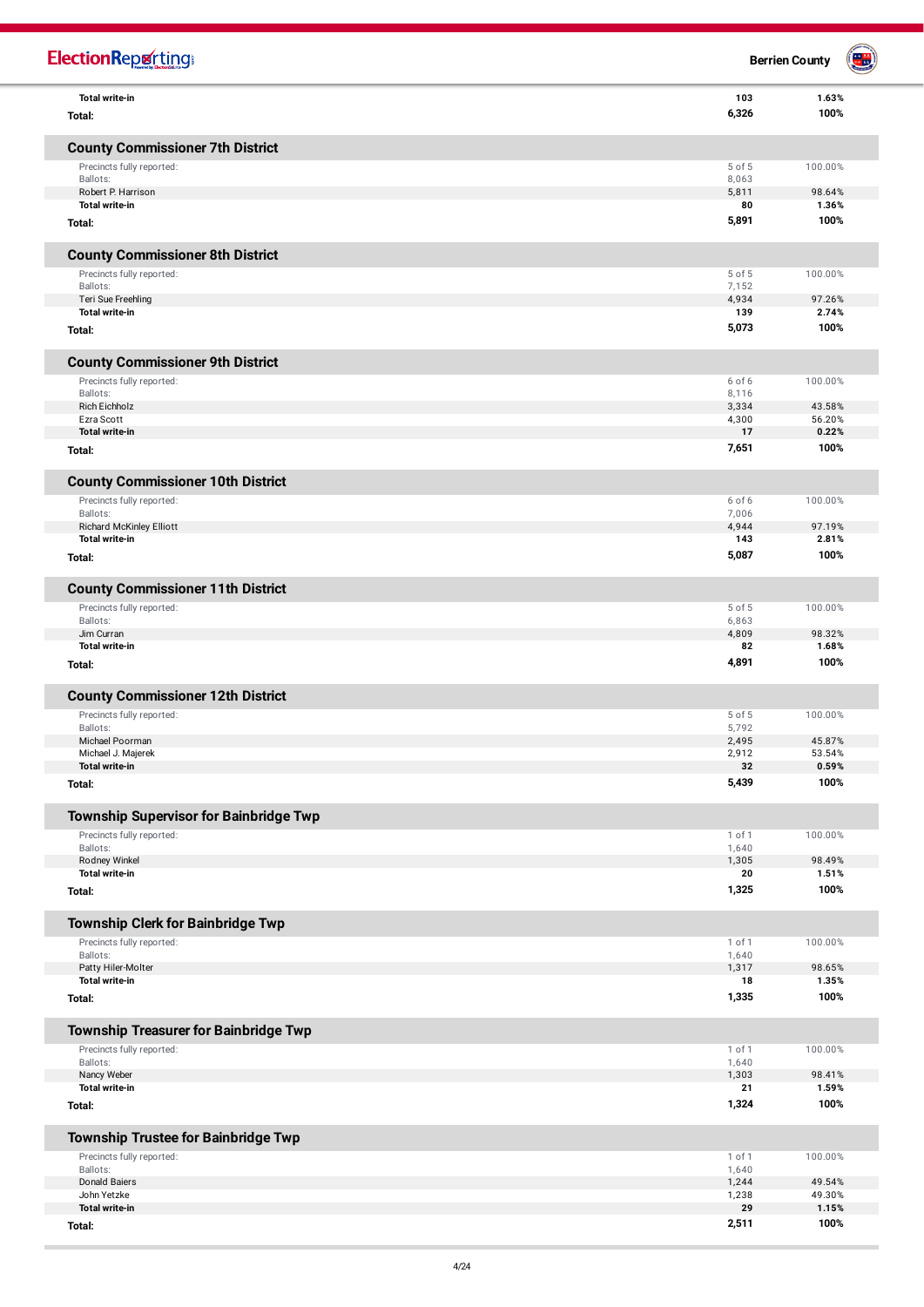| <b>ElectionReporting</b>                         |                | 풀<br><b>Berrien County</b> |
|--------------------------------------------------|----------------|----------------------------|
| <b>Township Supervisor for Baroda Twp</b>        |                |                            |
| Precincts fully reported:                        | 1 of 1         | 100.00%                    |
| Ballots:<br>Dennis M. Krotzer                    | 1,653<br>1,261 | 98.52%                     |
| <b>Total write-in</b>                            | 19             | 1.48%                      |
| Total:                                           | 1,280          | 100%                       |
| <b>Township Clerk for Baroda Twp</b>             |                |                            |
| Precincts fully reported:                        | 1 of 1         | 100.00%                    |
| Ballots:                                         | 1,653          |                            |
| Stacey Stubblefield<br>Christina Price           | 327<br>1,058   | 20.63%<br>66.75%           |
| Kathryn Redding                                  | 199            | 12.56%                     |
| <b>Total write-in</b>                            | $\mathbf{1}$   | 0.06%                      |
| Total:                                           | 1,585          | 100%                       |
| <b>Township Treasurer for Baroda Twp</b>         |                |                            |
| Precincts fully reported:                        | 1 of 1         | 100.00%                    |
| Ballots:                                         | 1,653          |                            |
| James Zobl<br><b>Brenda Troxell</b>              | 930<br>480     | 65.63%<br>33.87%           |
| <b>Total write-in</b>                            | $\overline{7}$ | 0.49%                      |
| Total:                                           | 1,417          | 100%                       |
| <b>Township Trustee for Baroda Twp</b>           |                |                            |
| Precincts fully reported:                        | 1 of 1         | 100.00%                    |
| Ballots:                                         | 1,653          |                            |
| Larry G. Klug                                    | 1,248          | 51.68%                     |
| David P. Wolf<br><b>Total write-in</b>           | 1,134<br>33    | 46.96%<br>1.37%            |
| Total:                                           | 2,415          | 100%                       |
| Township Supervisor for Benton Charter Twp       |                |                            |
| Precincts fully reported:                        | 6 of 6         | 100.00%                    |
| Ballots:                                         | 6,270          |                            |
| <b>Cathy Yates</b>                               | 4,623          | 96.59%                     |
| <b>Total write-in</b>                            | 163            | 3.41%                      |
| Total:                                           | 4,786          | 100%                       |
| <b>Township Clerk for Benton Charter Twp</b>     |                |                            |
| Precincts fully reported:                        | 6 of 6         | 100.00%                    |
| Ballots:<br>Carolyn Phillips                     | 6,270<br>4,616 | 96.43%                     |
| Total write-in                                   | 171            | 3.57%                      |
| Total:                                           | 4,787          | 100%                       |
| <b>Township Treasurer for Benton Charter Twp</b> |                |                            |
| Precincts fully reported:                        | 6 of 6         | 100.00%                    |
| Ballots:                                         | 6,270          |                            |
| Debra Boothby<br>Total write-in                  | 4,676<br>150   | 96.89%<br>3.11%            |
| Total:                                           | 4,826          | 100%                       |
| <b>Township Trustee for Benton Charter Twp</b>   |                |                            |
| Precincts fully reported:                        | 6 of 6         | 100.00%                    |
| Ballots:                                         | 6,270          |                            |
| Janice Avery<br>Lemont Betts                     | 4,314<br>4,195 | 24.85%<br>24.17%           |
| Rosie Hudson                                     | 4,214          | 24.28%                     |
| Linda Scarbrough                                 | 4,275          | 24.63%                     |
| <b>Total write-in</b>                            | 361            | 2.08%                      |
| Total:                                           | 17,359         | 100%                       |
| <b>Township Supervisor for Berrien Twp</b>       |                |                            |
| Precincts fully reported:                        | 2 of 2         | 100.00%                    |
| Ballots:<br>Bryan Paul Bixby                     | 2,706<br>2,052 | 98.46%                     |
| <b>Total write-in</b>                            | 32             | 1.54%                      |
| Total:                                           | 2,084          | 100%                       |
| <b>Township Clerk for Berrien Twp</b>            |                |                            |
| Precincts fully reported:                        | 2 of 2         | 100.00%                    |
| Ballots:                                         | 2,706          |                            |
| Mary Jane Dean<br><b>Total write-in</b>          | 2,050<br>31    | 98.51%<br>1.49%            |
| Total:                                           | 2,081          | 100%                       |
|                                                  |                |                            |

**To t a l :**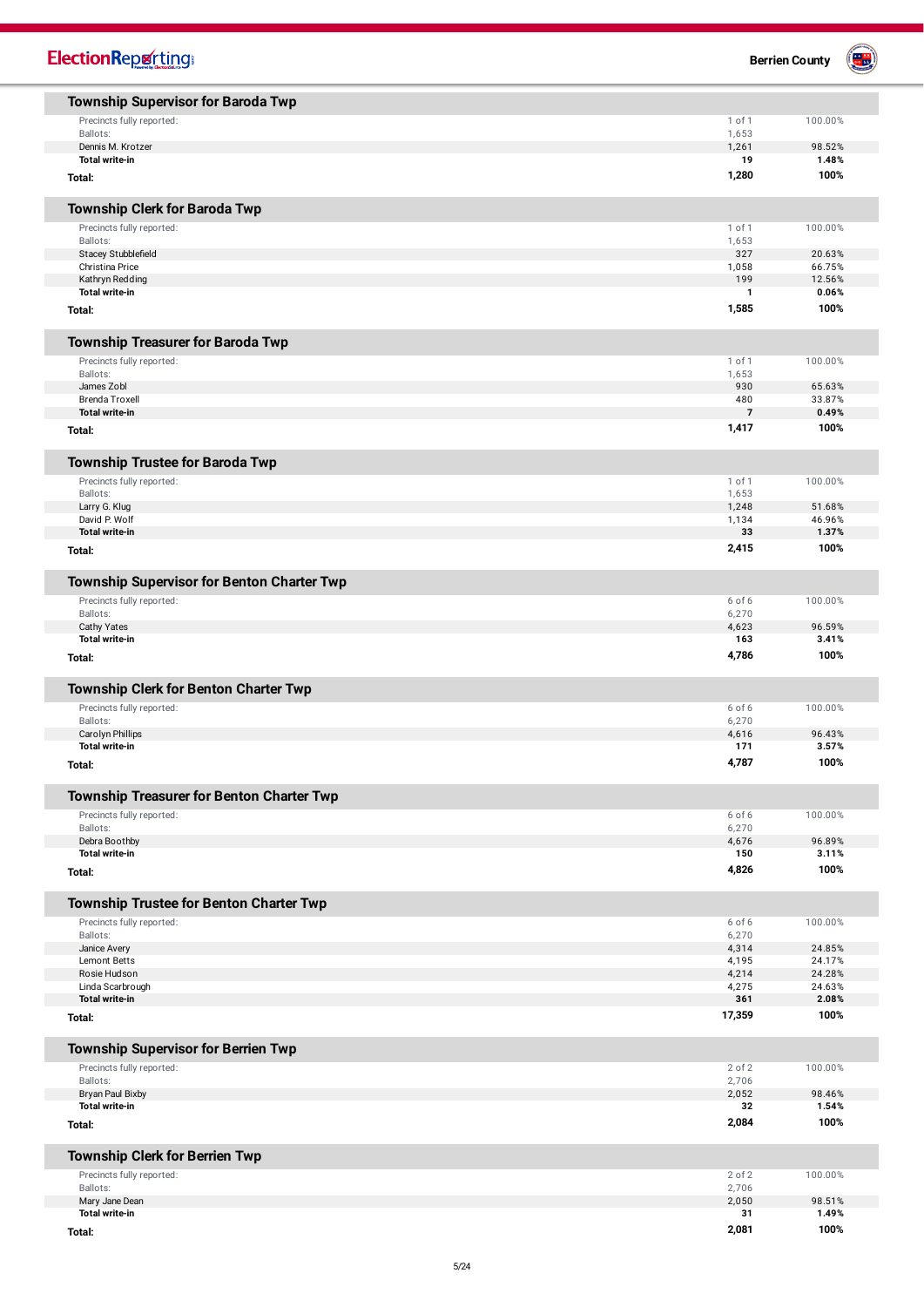| <b>ElectionReporting®</b>                   |                | 圖<br><b>Berrien County</b> |
|---------------------------------------------|----------------|----------------------------|
| <b>Township Treasurer for Berrien Twp</b>   |                |                            |
| Precincts fully reported:                   | 2 of 2         | 100.00%                    |
| Ballots:                                    | 2,706          |                            |
| Paul Sprung<br><b>Total write-in</b>        | 2,008<br>41    | 98.00%<br>2.00%            |
|                                             | 2,049          | 100%                       |
| Total:                                      |                |                            |
| <b>Township Trustee for Berrien Twp</b>     |                |                            |
| Precincts fully reported:                   | 2 of 2         | 100.00%                    |
| Ballots:                                    | 2,706          |                            |
| Harold Bishop<br>Julie Burke                | 1,830<br>1,869 | 24.65%<br>25.18%           |
| Kevin D. Klug                               | 1,823          | 24.56%                     |
| Cynthia L. Layman                           | 1,827          | 24.61%                     |
| <b>Total write-in</b>                       | 75             | 1.01%                      |
| Total:                                      | 7,424          | 100%                       |
| <b>Township Supervisor for Bertrand Twp</b> |                |                            |
| Precincts fully reported:                   | 1 of 1         | 100.00%                    |
| Ballots:                                    | 1,707          |                            |
| <b>Steve Hicks</b><br><b>Total write-in</b> | 1,231<br>25    | 98.01%<br>1.99%            |
| Total:                                      | 1,256          | 100%                       |
| <b>Township Clerk for Bertrand Twp</b>      |                |                            |
| Precincts fully reported:                   | 1 of 1         | 100.00%                    |
| Ballots:                                    | 1,707          |                            |
| Don Vite                                    | 1,287          | 98.47%                     |
| <b>Total write-in</b>                       | 20             | 1.53%                      |
| Total:                                      | 1,307          | 100%                       |
| <b>Township Treasurer for Bertrand Twp</b>  |                |                            |
| Precincts fully reported:                   | 1 of 1         | 100.00%                    |
| Ballots:                                    | 1,707          | 98.51%                     |
| David W. Kuhn<br><b>Total write-in</b>      | 1,258<br>19    | 1.49%                      |
| Total:                                      | 1,277          | 100%                       |
| <b>Township Trustee for Bertrand Twp</b>    |                |                            |
| Precincts fully reported:                   | 1 of 1         | 100.00%                    |
| Ballots:                                    | 1,707          |                            |
| Gordon L. Payton                            | 1,142          | 48.04%                     |
| David G. Zelmer<br><b>Total write-in</b>    | 1,210<br>25    | 50.90%<br>1.05%            |
| Total:                                      | 2,377          | 100%                       |
| <b>Township Supervisor for Buchanan Twp</b> |                |                            |
| Precincts fully reported:                   | 1 of 1         | 100.00%                    |
| Ballots:                                    | 2,017          |                            |
| Malinda A. Cole-Crocker                     | 1,506          | 98.24%                     |
| <b>Total write-in</b>                       | 27             | 1.76%                      |
| Total:                                      | 1,533          | 100%                       |
| <b>Township Clerk for Buchanan Twp</b>      |                |                            |
| Precincts fully reported:                   | 1 of 1         | 100.00%                    |
| Ballots:<br>Sheila Reitz                    | 2,017<br>1,240 | 78.18%                     |
| <b>Total write-in</b>                       | 346            | 21.82%                     |
| QW - Wendi Lee Heyliger                     | 323            | 20.37%                     |
| Unqualified Write-Ins                       | 23             | 20.37%                     |
| Total:                                      | 1,586          | 100%                       |
| <b>Township Treasurer for Buchanan Twp</b>  |                |                            |
| Precincts fully reported:                   | 1 of 1         | 100.00%                    |
| Ballots:<br>Rachel Plank                    | 2,017<br>1,518 | 98.51%                     |
| <b>Total write-in</b>                       | 23             | 1.49%                      |
| Total:                                      | 1,541          | 100%                       |
| <b>Township Trustee for Buchanan Twp</b>    |                |                            |
| Precincts fully reported:                   | 1 of 1         | 100.00%                    |
| Ballots:<br>Lynn Ferris                     | 2,017<br>1,439 | 49.97%                     |
| <b>Brad Huebner</b>                         | 1,413          | 49.06%                     |
| <b>Total write-in</b>                       | 28             | 0.97%                      |
| Total:                                      | 2,880          | 100%                       |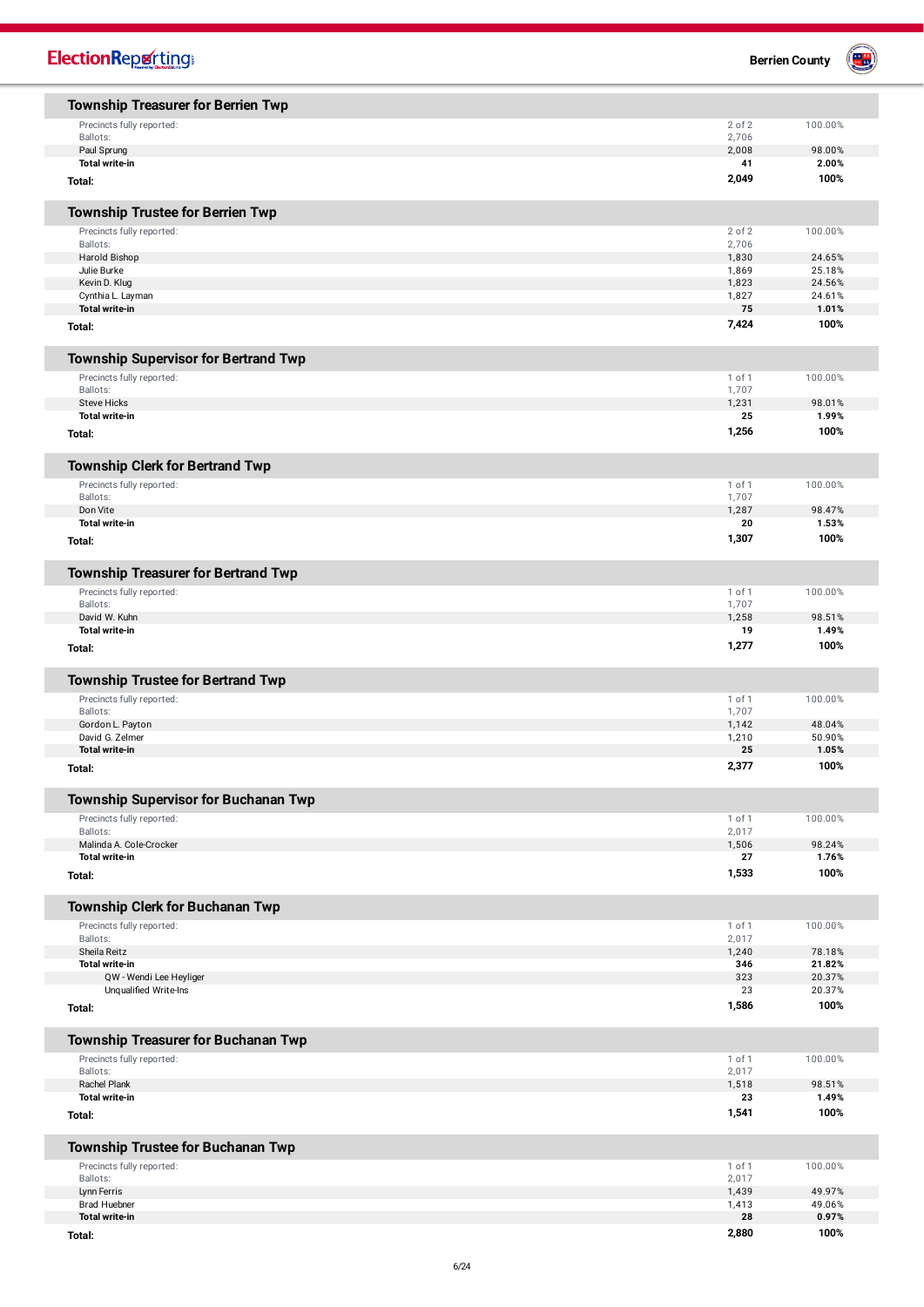| <b>ElectionReporting</b>                                               |                | <b>Berrien County</b> |
|------------------------------------------------------------------------|----------------|-----------------------|
| <b>Township Supervisor for Chikaming Twp</b>                           |                |                       |
| Precincts fully reported:                                              | 1 of 1         | 100.00%               |
| Ballots:                                                               | 2,150          |                       |
| David A. Bunte                                                         | 1,114          | 98.67%                |
| <b>Total write-in</b>                                                  | 15<br>1,129    | 1.33%<br>100%         |
| Total:                                                                 |                |                       |
| Township Clerk for Chikaming Twp                                       |                |                       |
| Precincts fully reported:                                              | 1 of 1         | 100.00%               |
| Ballots:                                                               | 2,150          |                       |
| Paula Dudiak<br><b>Total write-in</b>                                  | 1,398<br>27    | 98.11%<br>1.89%       |
| Total:                                                                 | 1,425          | 100%                  |
| <b>Township Treasurer for Chikaming Twp</b>                            |                |                       |
| Precincts fully reported:                                              | 1 of 1         | 100.00%               |
| Ballots:                                                               | 2,150          |                       |
| Liz Rettig<br><b>Total write-in</b>                                    | 1,313<br>25    | 98.13%<br>1.87%       |
| Total:                                                                 | 1,338          | 100%                  |
| <b>Township Trustee for Chikaming Twp</b>                              |                |                       |
| Precincts fully reported:                                              | 1 of 1         | 100.00%               |
| Ballots:<br>William A. Marske                                          | 2,150          |                       |
| <b>Rich Sullivan</b>                                                   | 1,135<br>1,088 | 39.15%<br>37.53%      |
| Jill Underhill                                                         | 655            | 22.59%                |
| <b>Total write-in</b>                                                  | 21             | 0.72%                 |
| Total:                                                                 | 2,899          | 100%                  |
| <b>Township Supervisor for Coloma Twp</b>                              |                |                       |
| Precincts fully reported:                                              | 2 of 2         | 100.00%               |
| Ballots:<br>Jeffrey Weber                                              | 2,645<br>722   | 28.35%                |
| Kenneth Parrigin                                                       | 1,816          | 71.30%                |
| <b>Total write-in</b>                                                  | 9              | 0.35%                 |
| Total:                                                                 | 2,547          | 100%                  |
| <b>Township Clerk for Coloma Twp</b>                                   |                |                       |
| Precincts fully reported:                                              | 2 of 2         | 100.00%               |
| Ballots:<br>Sheila Hickmott                                            | 2,645<br>1,988 | 98.51%                |
| Total write-in                                                         | 30             | 1.49%                 |
| Total:                                                                 | 2,018          | 100%                  |
| <b>Township Treasurer for Coloma Twp</b>                               |                |                       |
| Precincts fully reported:                                              | 2 of 2         | 100.00%               |
| Ballots:                                                               | 2,645          |                       |
| James G. Fulton                                                        | 1,983          | 98.46%                |
| Total write-in<br>Total:                                               | 31<br>2,014    | 1.54%<br>100%         |
|                                                                        |                |                       |
| <b>Township Trustee for Coloma Twp</b><br>Precincts fully reported:    | 2 of 2         | 100.00%               |
| Ballots:                                                               | 2,645          |                       |
| Kendyl Ann Adams                                                       | 1,774          | 23.42%                |
| Lance Becht<br>Bryan Keith Duffield                                    | 1,766<br>1,848 | 23.31%<br>24.39%      |
| Jerry Willmeng                                                         | 1,677          | 22.14%                |
| Nathalie Johnson                                                       | 488            | 6.44%                 |
| <b>Total write-in</b><br>Total:                                        | 23<br>7,576    | 0.30%<br>100%         |
|                                                                        |                |                       |
| <b>Township Supervisor for Galien Twp</b><br>Precincts fully reported: | 1 of 1         | 100.00%               |
| Ballots:                                                               | 823            |                       |
| Bruce D. Williams                                                      | 429            | 72.47%                |
| <b>Total write-in</b><br>QW - Tim Richter                              | 163<br>149     | 27.53%<br>25.17%      |
| Unqualified Write-Ins                                                  | 14             | 25.17%                |
| Total:                                                                 | 592            | 100%                  |
| <b>Township Clerk for Galien Twp</b>                                   |                |                       |
| Precincts fully reported:                                              | 1 of 1         | 100.00%               |
| Ballots:                                                               | 823            |                       |
| Jennifer Richter<br>Total write-in                                     | 509<br>34      | 93.74%<br>6.26%       |
|                                                                        |                |                       |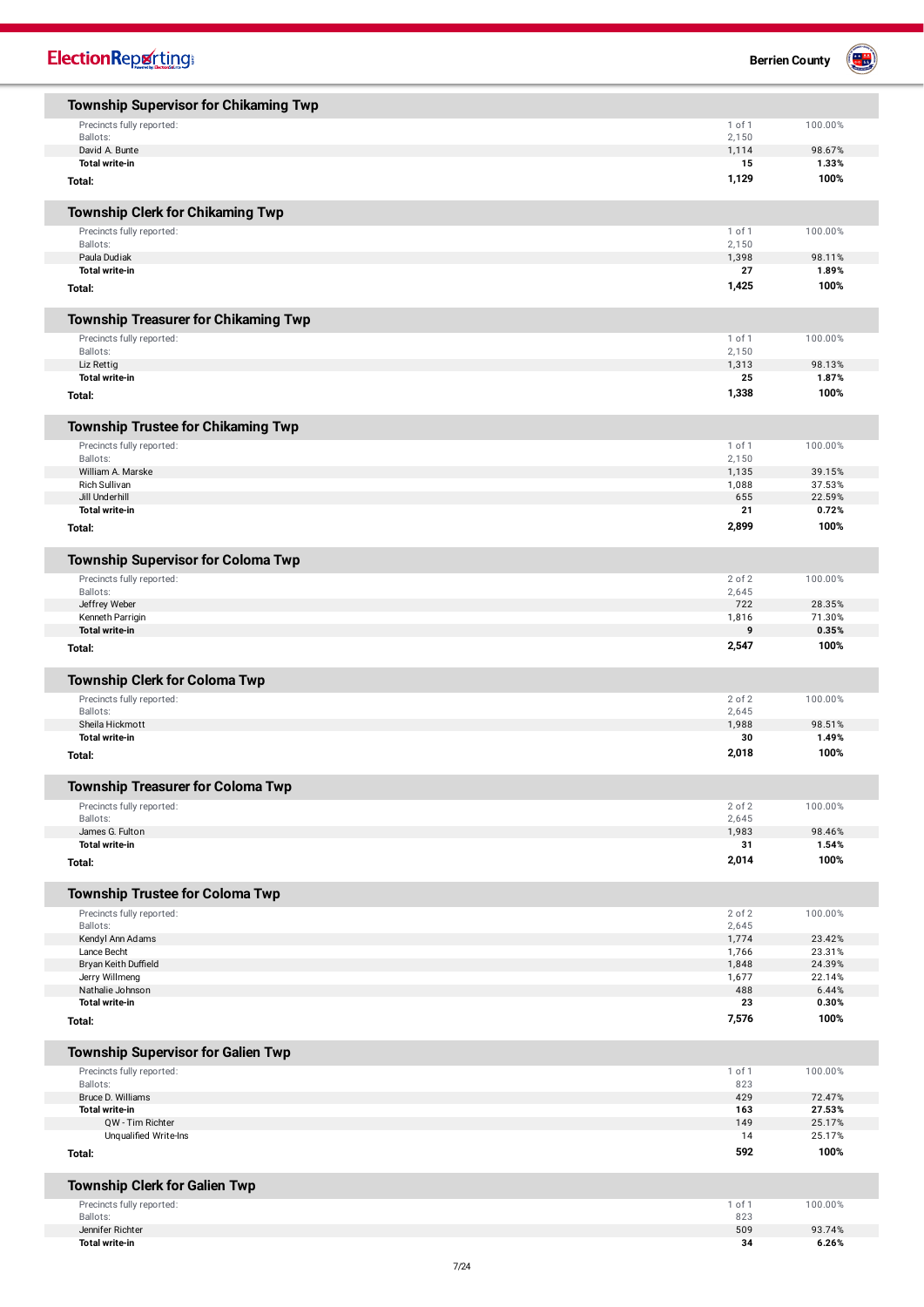| <b>ElectionReporting®</b>                |                 | $\blacksquare$<br><b>Berrien County</b> |
|------------------------------------------|-----------------|-----------------------------------------|
| Total:                                   | 543             | 100%                                    |
| <b>Township Treasurer for Galien Twp</b> |                 |                                         |
| Precincts fully reported:                | 1 of 1          | 100.00%                                 |
| Ballots:<br>Kendra Truhn                 | 823<br>480      | 94.86%                                  |
| <b>Total write-in</b>                    | 26              | 5.14%                                   |
| Total:                                   | 506             | 100%                                    |
| <b>Township Trustee for Galien Twp</b>   |                 |                                         |
| Precincts fully reported:                | 1 of 1          | 100.00%                                 |
| Ballots:                                 | 823             |                                         |
| Durie Bennett<br>Gerald O. Mast          | 227<br>325      | 20.36%<br>29.15%                        |
| <b>Matthew Kinne</b>                     | 552             | 49.51%                                  |
| <b>Total write-in</b>                    | 11              | 0.99%                                   |
| Total:                                   | 1,115           | 100%                                    |
| <b>Township Supervisor for Hagar Twp</b> |                 |                                         |
| Precincts fully reported:                | 2 of 2          | 100.00%                                 |
| Ballots:                                 | 1,933           |                                         |
| Izzy DiMaggio<br>Total write-in          | 1,424           | 97.53%                                  |
| Total:                                   | 36<br>1,460     | 2.47%<br>100%                           |
| <b>Township Clerk for Hagar Twp</b>      |                 |                                         |
| Precincts fully reported:                | 2 of 2          | 100.00%                                 |
| Ballots:                                 | 1,933           |                                         |
| Sarah Rodriguez                          | 923             | 93.33%                                  |
| Total write-in                           | 66              | 6.67%                                   |
| Total:                                   | 989             | 100%                                    |
| <b>Township Treasurer for Hagar Twp</b>  |                 |                                         |
| Precincts fully reported:                | 2 of 2          | 100.00%                                 |
| Ballots:<br>Susan Broderick Herrmann     | 1,933<br>599    | 53.72%                                  |
| Kimberly Schmuhl                         | 501             | 44.93%                                  |
| <b>Total write-in</b>                    | 15              | 1.35%                                   |
| Total:                                   | 1,115           | 100%                                    |
| <b>Township Trustee for Hagar Twp</b>    |                 |                                         |
| Precincts fully reported:                | 2 of 2          | 100.00%                                 |
| Ballots:                                 | 1,933           |                                         |
| Peter S. Colovos<br>Andrew Ulleg         | 1,254<br>1,365  | 47.05%<br>51.22%                        |
| Total write-in                           | 46              | 1.73%                                   |
| Total:                                   | 2,665           | 100%                                    |
| <b>Township Supervisor for Lake Twp</b>  |                 |                                         |
| Precincts fully reported:                | 1 of 1          | 100.00%                                 |
| Ballots:                                 | 2,121           |                                         |
| John W. Gast                             | 1,621           | 98.24%                                  |
| Total write-in<br>Total:                 | 29<br>1,650     | 1.76%<br>100%                           |
| <b>Township Clerk for Lake Twp</b>       |                 |                                         |
| Precincts fully reported:                | 1 of 1          | 100.00%                                 |
| Ballots:                                 | 2,121           |                                         |
| Gloria A. Payne<br>Total write-in        | 1,632<br>23     | 98.61%<br>1.39%                         |
| Total:                                   | 1,655           | 100%                                    |
| <b>Township Treasurer for Lake Twp</b>   |                 |                                         |
| Precincts fully reported:                | 1 of 1          | 100.00%                                 |
| Ballots:                                 | 2,121           |                                         |
| Robert Clark<br>Total write-in           | 1,620<br>14     | 99.14%<br>0.86%                         |
| Total:                                   | 1,634           | 100%                                    |
| <b>Township Trustee for Lake Twp</b>     |                 |                                         |
|                                          |                 | 100.00%                                 |
| Precincts fully reported:<br>Ballots:    | 1 of 1<br>2,121 |                                         |
| Zach Carson                              | 1,455           | 24.62%                                  |
| Mike Essig                               | 1,486           | 25.14%                                  |
| Nancy Mensinger<br>John S. Wilk          | 1,517<br>1,434  | 25.66%<br>24.26%                        |
|                                          |                 |                                         |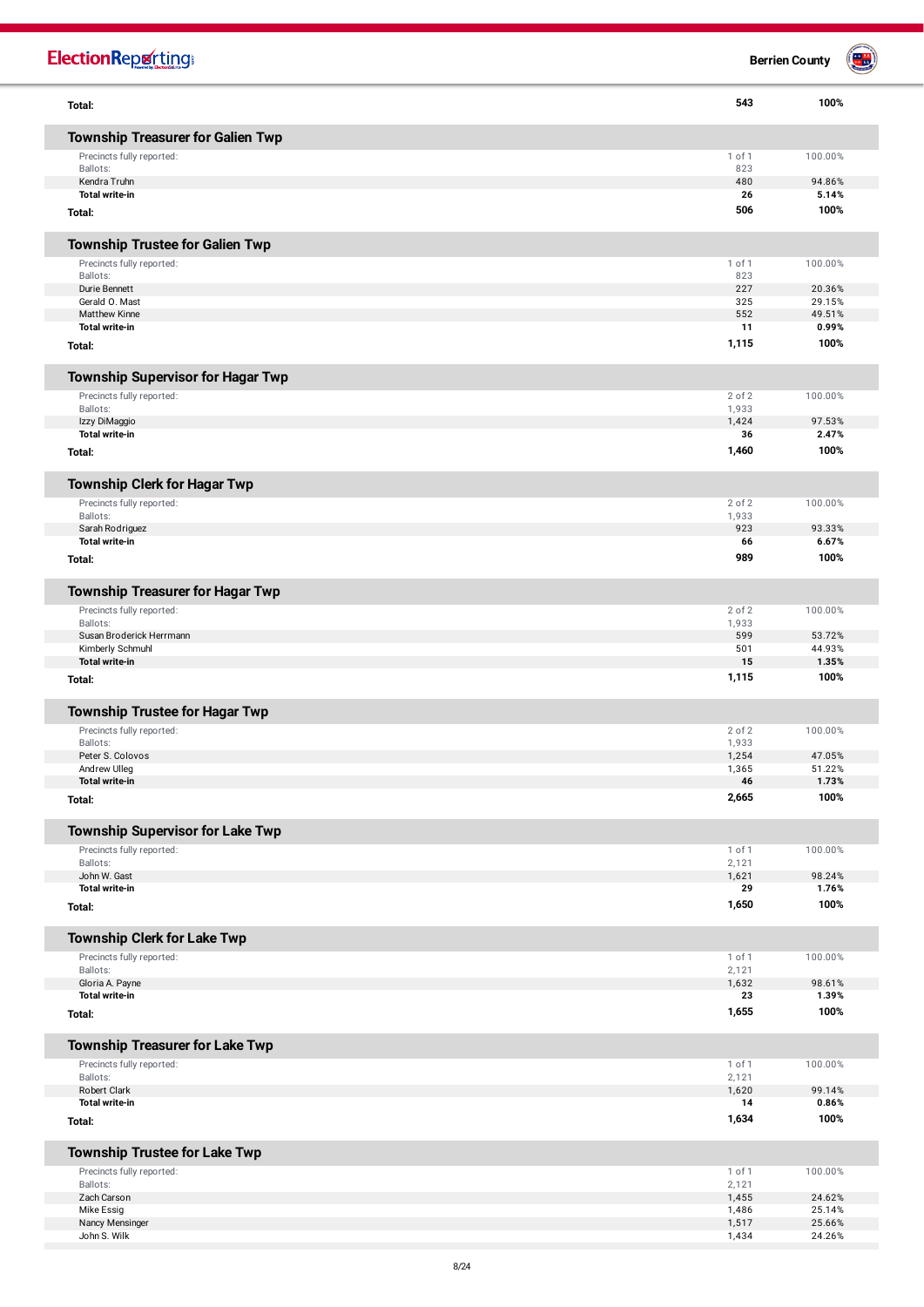| <b>ElectionReporting</b>                                          |                 | <b>Berrien County</b> |  |
|-------------------------------------------------------------------|-----------------|-----------------------|--|
| <b>Total write-in</b>                                             | 19              | 0.32%                 |  |
| Total:                                                            | 5,911           | 100%                  |  |
| <b>Township Supervisor for Lincoln Twp</b>                        |                 |                       |  |
| Precincts fully reported:                                         | 6 of 6          | 100.00%               |  |
| Ballots:                                                          | 9,234           |                       |  |
| Richard C. Stauffer<br><b>Total write-in</b>                      | 6,663<br>103    | 98.48%<br>1.52%       |  |
| Total:                                                            | 6,766           | 100%                  |  |
| <b>Township Clerk for Lincoln Twp</b>                             |                 |                       |  |
| Precincts fully reported:                                         | 6 of 6          | 100.00%               |  |
| Ballots:                                                          | 9,234           |                       |  |
| Stacy Loar-Porter                                                 | 6,691           | 98.73%                |  |
| <b>Total write-in</b>                                             | 86              | 1.27%                 |  |
| Total:                                                            | 6,777           | 100%                  |  |
| <b>Township Treasurer for Lincoln Twp</b>                         |                 |                       |  |
| Precincts fully reported:                                         | 6 of 6          | 100.00%               |  |
| Ballots:<br>Terrie L. Smith                                       | 9,234<br>6,729  | 98.67%                |  |
| <b>Total write-in</b>                                             | 91              | 1.33%                 |  |
| Total:                                                            | 6,820           | 100%                  |  |
| <b>Township Trustee for Lincoln Twp</b>                           |                 |                       |  |
| Precincts fully reported:                                         | 6 of 6          | 100.00%               |  |
| Ballots:                                                          | 9,234           |                       |  |
| Marc D. Florian                                                   | 6,131           | 25.13%                |  |
| Kevin M. Gillette<br>Deborah K. Peterson                          | 5,978<br>6,130  | 24.50%<br>25.12%      |  |
| Rick Stone                                                        | 5,922           | 24.27%                |  |
| <b>Total write-in</b>                                             | 238             | 0.98%                 |  |
| Total:                                                            | 24,399          | 100%                  |  |
| Township Supervisor for New Buffalo Twp                           |                 |                       |  |
| Precincts fully reported:                                         | 1 of 1          | 100.00%               |  |
| Ballots:                                                          | 1,632           |                       |  |
| Michelle Heit<br><b>Total write-in</b>                            | 970<br>27       | 97.29%<br>2.71%       |  |
| Total:                                                            | 997             | 100%                  |  |
| <b>Township Clerk for New Buffalo Twp</b>                         |                 |                       |  |
| Precincts fully reported:                                         | 1 of 1          | 100.00%               |  |
| Ballots:                                                          | 1,632           |                       |  |
| Judith Handley Zabicki                                            | 996             | 98.03%                |  |
| Total write-in<br>Total:                                          | 20<br>1,016     | 1.97%<br>100%         |  |
|                                                                   |                 |                       |  |
| <b>Township Treasurer for New Buffalo Twp</b>                     |                 |                       |  |
| Precincts fully reported:<br>Ballots:                             | 1 of 1<br>1,632 | 100.00%               |  |
| Jack R. Rogers                                                    | 966             | 97.97%                |  |
| <b>Total write-in</b>                                             | 20              | 2.03%                 |  |
| Total:                                                            | 986             | 100%                  |  |
| Township Trustee for New Buffalo Twp                              |                 |                       |  |
| Precincts fully reported:                                         | 1 of 1          | 100.00%               |  |
| Ballots:                                                          | 1,632           |                       |  |
| Patty lazzetto<br>Peter G. Rahm                                   | 940<br>873      | 51.00%<br>47.37%      |  |
| <b>Total write-in</b>                                             | 30              | 1.63%                 |  |
| Total:                                                            | 1,843           | 100%                  |  |
| <b>Township Supervisor for Niles Charter Twp</b>                  |                 |                       |  |
| Precincts fully reported:                                         | 5 of 5          | 100.00%               |  |
| Ballots:                                                          | 7,096           |                       |  |
| James W. Stover<br><b>Total write-in</b>                          | 4,896           | 97.72%<br>2.28%       |  |
| Total:                                                            | 114<br>5,010    | 100%                  |  |
|                                                                   |                 |                       |  |
| Township Clerk for Niles Charter Twp<br>Precincts fully reported: | 5 of 5          | 100.00%               |  |
| Ballots:                                                          | 7,096           |                       |  |
| <b>Terry Eull</b>                                                 | 4,963           | 98.08%                |  |
| <b>Total write-in</b>                                             | 97              | 1.92%                 |  |
| Total:                                                            | 5,060           | 100%                  |  |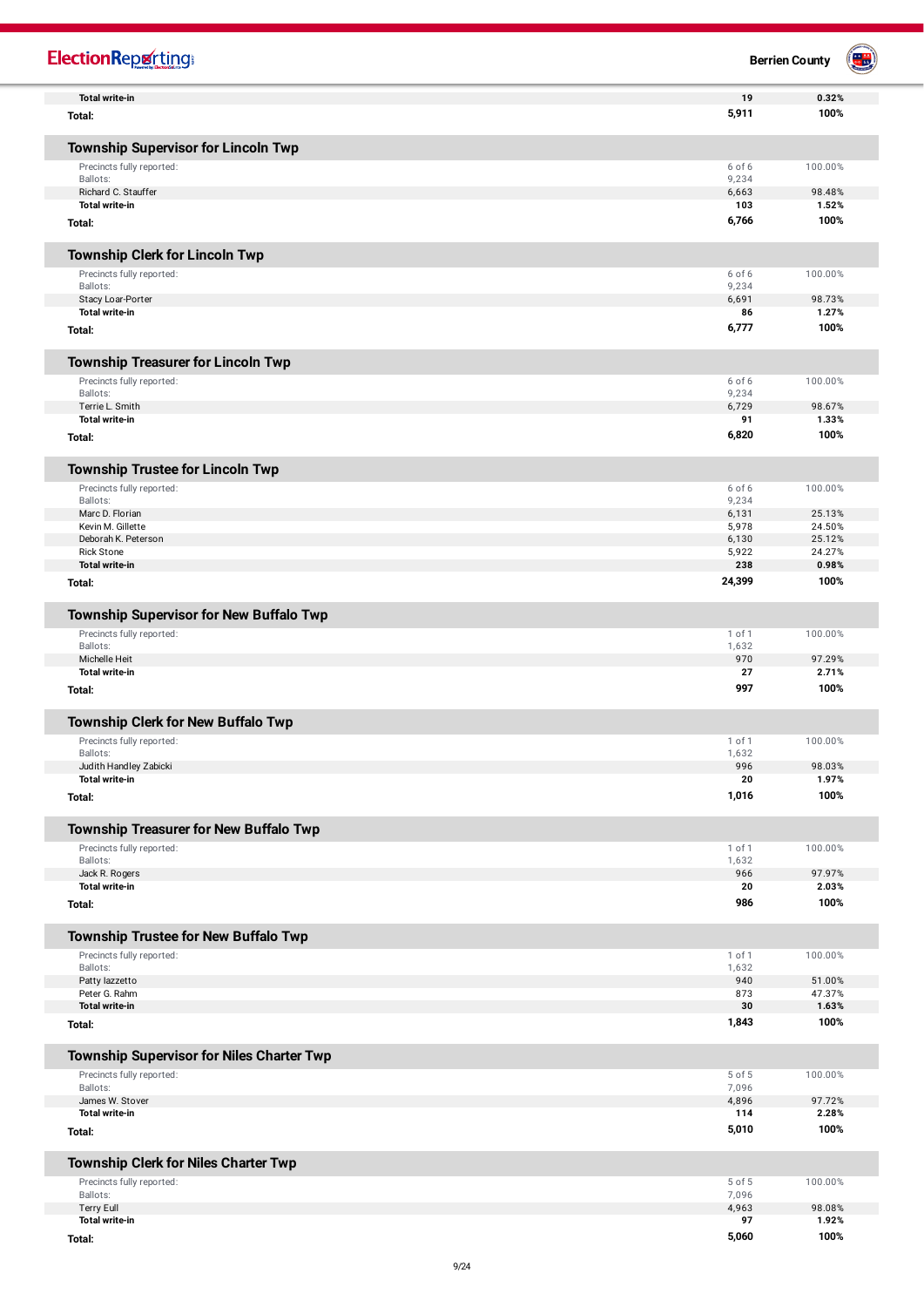| <b>ElectionReporting</b>                                             |                | <b>Berrien County</b> |
|----------------------------------------------------------------------|----------------|-----------------------|
| <b>Township Treasurer for Niles Charter Twp</b>                      |                |                       |
| Precincts fully reported:                                            | 5 of 5         | 100.00%               |
| Ballots:                                                             | 7,096          |                       |
| James H. Ringler                                                     | 4,894          | 97.94%                |
| <b>Total write-in</b>                                                | 103            | 2.06%                 |
| Total:                                                               | 4,997          | 100%                  |
| <b>Township Trustee for Niles Charter Twp</b>                        |                |                       |
| Precincts fully reported:                                            | 5 of 5         | 100.00%               |
| Ballots:                                                             | 7,096          |                       |
| Richard L. Cooper<br>Herschel L. Hoese                               | 4,357<br>4,342 | 24.81%<br>24.72%      |
| Daniel C. Pulaski Jr.                                                | 4,241          | 24.14%                |
| Christine Vella                                                      | 4,400          | 25.05%                |
| <b>Total write-in</b>                                                | 225            | 1.28%                 |
| Total:                                                               | 17,565         | 100%                  |
| Township Park Commissioner for Niles Charter Twp                     |                |                       |
| Precincts fully reported:                                            | 5 of 5         | 100.00%               |
| Ballots:<br>Jill DeLucia                                             | 7,096<br>2,660 | 19.18%                |
| Sarah Craig Pratt                                                    | 2,686          | 19.36%                |
| Jordan Perkins                                                       | 4,267          | 30.76%                |
| Christopher J. Warburton                                             | 4,083          | 29.43%                |
| <b>Total write-in</b><br>QW - Brittany LeAnne Floor                  | 176<br>10      | 1.27%<br>0.07%        |
| Unqualified Write-Ins                                                | 166            | 0.07%                 |
| Total:                                                               | 13,872         | 100%                  |
| <b>Township Supervisor for Oronoko Twp</b>                           |                |                       |
| Precincts fully reported:                                            | 3 of 3         | 100.00%               |
| Ballots:                                                             | 3,997          |                       |
| Mike Hildebrand                                                      | 2,583          | 95.14%                |
| <b>Total write-in</b>                                                | 132            | 4.86%                 |
| Total:                                                               | 2,715          | 100%                  |
| <b>Township Clerk for Oronoko Twp</b>                                |                |                       |
| Precincts fully reported:                                            | 3 of 3         | 100.00%               |
| Ballots:                                                             | 3,997          |                       |
| Suzanne G. Renton<br><b>Total write-in</b>                           | 2,587<br>121   | 95.53%<br>4.47%       |
| Total:                                                               | 2,708          | 100%                  |
| <b>Township Treasurer for Oronoko Twp</b>                            |                |                       |
| Precincts fully reported:                                            | 3 of 3         | 100.00%               |
| Ballots:                                                             | 3,997          |                       |
| Lawrence E. Schalk                                                   | 2,560          | 95.06%                |
| <b>Total write-in</b>                                                | 133<br>2,693   | 4.94%<br>100%         |
| Total:                                                               |                |                       |
| <b>Township Trustee for Oronoko Twp</b><br>Precincts fully reported: | 3 of 3         | 100.00%               |
| Ballots:                                                             | 3,997          |                       |
| Richard Albers                                                       | 2,318          | 24.50%                |
| Don Damron                                                           | 2,327          | 24.60%                |
| Marc M. Kerlikowske<br>Robert A. Palmer                              | 2,291<br>2,239 | 24.22%<br>23.67%      |
| Total write-in                                                       | 285            | 3.01%                 |
| Total:                                                               | 9,460          | 100%                  |
| <b>Township Supervisor for Pipestone Twp</b>                         |                |                       |
| Precincts fully reported:                                            | 1 of 1         | 100.00%               |
| Ballots:                                                             | 1,210          |                       |
| Doug Davis<br>Total write-in                                         | 966<br>18      | 98.17%<br>1.83%       |
| Total:                                                               | 984            | 100%                  |
| <b>Township Clerk for Pipestone Twp</b>                              |                |                       |
| Precincts fully reported:                                            | 1 of 1         | 100.00%               |
| Ballots:<br>Karen K. Basham                                          | 1,210<br>972   | 98.28%                |
| <b>Total write-in</b>                                                | 17             | 1.72%                 |
| Total:                                                               | 989            | 100%                  |
| <b>Township Treasurer for Pipestone Twp</b>                          |                |                       |
| Precincts fully reported:                                            | 1 of 1         | 100.00%               |
| Ballots:                                                             | 1,210          |                       |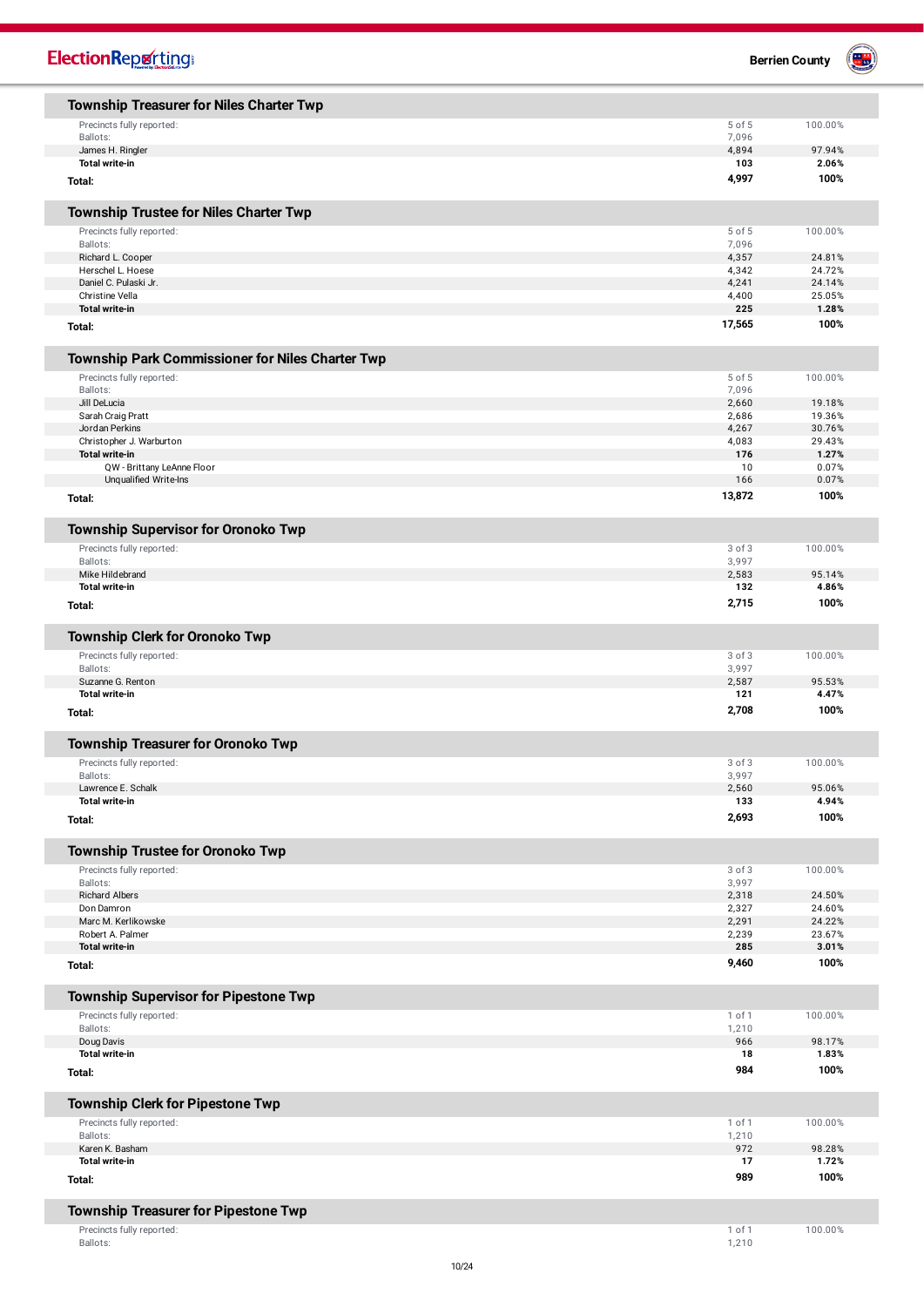| <b>ElectionRepretting®</b>                                       |                | <b>Berrien County</b> |  |
|------------------------------------------------------------------|----------------|-----------------------|--|
| Shawn Wolske                                                     | 972            | 98.08%                |  |
| <b>Total write-in</b>                                            | 19             | 1.92%                 |  |
| Total:                                                           | 991            | 100%                  |  |
| <b>Township Trustee for Pipestone Twp</b>                        |                |                       |  |
| Precincts fully reported:                                        | 1 of 1         | 100.00%               |  |
| Ballots:                                                         | 1,210<br>948   |                       |  |
| Robert Bishop<br>Floyd Sommer                                    | 913            | 50.24%<br>48.38%      |  |
| <b>Total write-in</b>                                            | 26             | 1.38%                 |  |
| Total:                                                           | 1,887          | 100%                  |  |
| <b>Township Supervisor for Royalton Twp</b>                      |                |                       |  |
|                                                                  | 2 of 2         | 100.00%               |  |
| Precincts fully reported:<br>Ballots:                            | 3,140          |                       |  |
| Robert L. Basselman                                              | 2,346          | 99.11%                |  |
| <b>Total write-in</b>                                            | 21             | 0.89%                 |  |
| Total:                                                           | 2,367          | 100%                  |  |
| <b>Township Clerk for Royalton Twp</b>                           |                |                       |  |
| Precincts fully reported:                                        | 2 of 2         | 100.00%               |  |
| Ballots:                                                         | 3,140          |                       |  |
| Rachel Bernard<br><b>Total write-in</b>                          | 2,338<br>19    | 99.19%<br>0.81%       |  |
| Total:                                                           | 2,357          | 100%                  |  |
| <b>Township Treasurer for Royalton Twp</b>                       |                |                       |  |
| Precincts fully reported:                                        | 2 of 2         | 100.00%               |  |
| Ballots:                                                         | 3,140          |                       |  |
| Michael Eisenhart                                                | 2,358          | 99.20%                |  |
| <b>Total write-in</b>                                            | 19             | 0.80%                 |  |
| Total:                                                           | 2,377          | 100%                  |  |
| <b>Township Trustee for Royalton Twp</b>                         |                |                       |  |
| Precincts fully reported:                                        | 2 of 2         | 100.00%               |  |
| Ballots:<br><b>Becky Foster</b>                                  | 3,140<br>1,099 | 21.44%                |  |
| Jason K. Ackerman                                                | 1,996          | 38.93%                |  |
| Julie Marsh                                                      | 2,018          | 39.36%                |  |
| <b>Total write-in</b>                                            | 14             | 0.27%                 |  |
| Total:                                                           | 5,127          | 100%                  |  |
| <b>Township Supervisor for Sodus Twp</b>                         |                |                       |  |
| Precincts fully reported:                                        | 1 of 1         | 100.00%               |  |
| Ballots:                                                         | 1,135          |                       |  |
| David I. Chandler<br><b>Total write-in</b>                       | 850            | 97.93%                |  |
| Total:                                                           | 18<br>868      | 2.07%<br>100%         |  |
|                                                                  |                |                       |  |
| <b>Township Clerk for Sodus Twp</b><br>Precincts fully reported: | 1 of 1         | 100.00%               |  |
| Ballots:                                                         | 1,135          |                       |  |
| Cheryl Andres                                                    | 856            | 97.61%                |  |
| <b>Total write-in</b><br>Total:                                  | 21<br>877      | 2.39%<br>100%         |  |
|                                                                  |                |                       |  |
| <b>Township Treasurer for Sodus Twp</b>                          |                |                       |  |
| Precincts fully reported:                                        | 1 of 1         | 100.00%               |  |
| Ballots:<br>Terry Gilson-McCain                                  | 1,135<br>846   | 97.24%                |  |
| <b>Total write-in</b>                                            | 24             | 2.76%                 |  |
| Total:                                                           | 870            | 100%                  |  |
| <b>Township Trustee for Sodus Twp</b>                            |                |                       |  |
| Precincts fully reported:                                        | 1 of 1         | 100.00%               |  |
| Ballots:                                                         | 1,135          |                       |  |
| Loyall Bennett                                                   | 793            | 49.38%                |  |
| Ken Peters<br><b>Total write-in</b>                              | 785<br>28      | 48.88%<br>1.74%       |  |
|                                                                  | 1,606          | 100%                  |  |
| Total:                                                           |                |                       |  |
| Township Supervisor for St. Joseph Twp                           |                |                       |  |
| Precincts fully reported:                                        | 4 of 4         | 100.00%               |  |
| Ballots:                                                         | 6,621<br>4,317 | 96.49%                |  |
| Roger Seely<br><b>Total write-in</b>                             | 157            | 3.51%                 |  |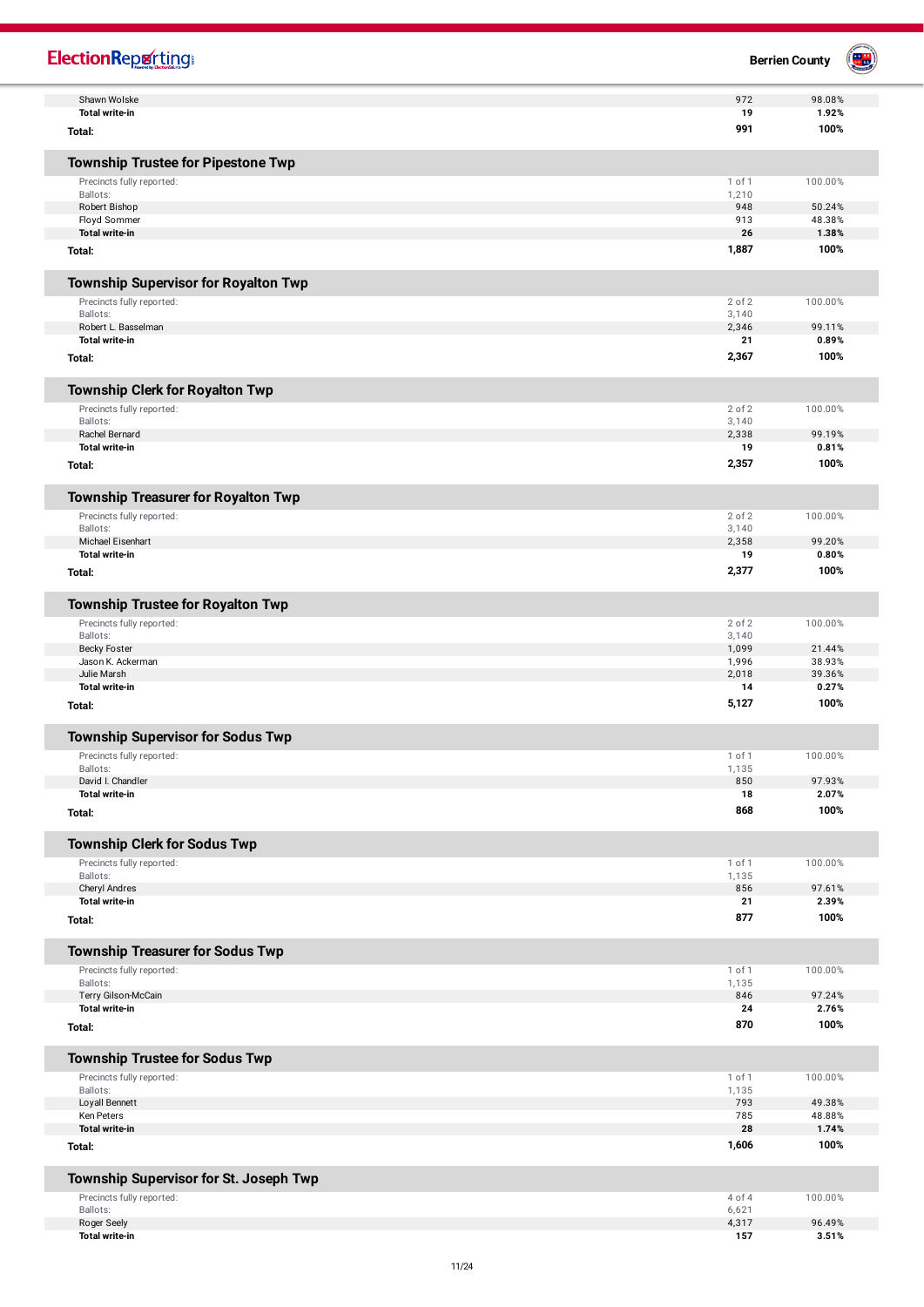| <b>ElectionReporting®</b>                                                 |                | <b>Berrien County</b> |  |
|---------------------------------------------------------------------------|----------------|-----------------------|--|
| Total:                                                                    | 4,474          | 100%                  |  |
| Township Clerk for St. Joseph Twp                                         |                |                       |  |
| Precincts fully reported:                                                 | 4 of 4         | 100.00%               |  |
| Ballots:                                                                  | 6,621          |                       |  |
| Patrice Rose<br><b>Total write-in</b>                                     | 4,255<br>151   | 96.57%<br>3.43%       |  |
|                                                                           | 4,406          | 100%                  |  |
| Total:                                                                    |                |                       |  |
| Township Treasurer for St. Joseph Twp                                     |                |                       |  |
| Precincts fully reported:                                                 | 4 of 4         | 100.00%               |  |
| Ballots:<br>David H. Vonk                                                 | 6,621<br>4,273 | 96.41%                |  |
| <b>Total write-in</b>                                                     | 159            | 3.59%                 |  |
| Total:                                                                    | 4,432          | 100%                  |  |
| Township Trustee for St. Joseph Twp                                       |                |                       |  |
| Precincts fully reported:                                                 | 4 of 4         | 100.00%               |  |
| Ballots:                                                                  | 6,621          |                       |  |
| lan Haight<br>Ronald A. Griffin                                           | 3,008<br>3,541 | 17.09%<br>20.12%      |  |
| Melissa Hahn                                                              | 3,847          | 21.86%                |  |
| Edward E. Meny                                                            | 3,504          | 19.91%                |  |
| <b>Thomas Milnikel</b>                                                    | 3,568          | 20.28%                |  |
| <b>Total write-in</b>                                                     | 130            | 0.74%                 |  |
| Total:                                                                    | 17,598         | 100%                  |  |
| Township Supervisor for Three Oaks Twp                                    |                |                       |  |
| Precincts fully reported:                                                 | 1 of 1         | 100.00%               |  |
| Ballots:                                                                  | 1,358          |                       |  |
| George A. Mangold<br><b>Total write-in</b>                                | 814<br>13      | 98.43%<br>1.57%       |  |
| Total:                                                                    | 827            | 100%                  |  |
|                                                                           |                |                       |  |
| Township Clerk for Three Oaks Twp<br>Precincts fully reported:            | 1 of 1         | 100.00%               |  |
| Ballots:                                                                  | 1,358          |                       |  |
| Elizabeth Zabel                                                           | 958            | 98.76%                |  |
| <b>Total write-in</b>                                                     | 12             | 1.24%                 |  |
| Total:                                                                    | 970            | 100%                  |  |
| <b>Township Treasurer for Three Oaks Twp</b>                              |                |                       |  |
| Precincts fully reported:                                                 | 1 of 1         | 100.00%               |  |
| Ballots:                                                                  | 1,358          |                       |  |
| Kathleen Osburn                                                           | 956            | 98.76%                |  |
| <b>Total write-in</b><br>Total:                                           | 12<br>968      | 1.24%<br>100%         |  |
|                                                                           |                |                       |  |
| Township Trustee for Three Oaks Twp<br>Precincts fully reported:          | 1 of 1         | 100.00%               |  |
| Ballots:                                                                  | 1,358          |                       |  |
| Rexalee Gordon                                                            | 677            | 39.31%                |  |
| Christian P. Mitchell<br>John Swanstrom                                   | 644<br>390     | 37.40%<br>22.65%      |  |
| <b>Total write-in</b>                                                     | 11             | 0.64%                 |  |
| Total:                                                                    | 1,722          | 100%                  |  |
| <b>Township Supervisor for Watervliet Twp</b>                             |                |                       |  |
| Precincts fully reported:                                                 | 1 of 1         | 100.00%               |  |
| Ballots:                                                                  | 1,531          |                       |  |
| Dan Hutchins                                                              | 881            | 72.69%                |  |
| <b>Total write-in</b>                                                     | 331            | 27.31%                |  |
| QW - Richard Allen Quinn<br>QW - Joseph George Stepich                    | 63<br>247      | 5.20%<br>20.38%       |  |
| Unqualified Write-Ins                                                     | 21             | 25.58%                |  |
| Total:                                                                    | 1,212          | 100%                  |  |
| <b>Township Clerk for Watervliet Twp</b>                                  |                |                       |  |
| Precincts fully reported:                                                 | 1 of 1         | 100.00%               |  |
| Ballots:                                                                  | 1,531          |                       |  |
| Patricia Bambrick<br><b>Total write-in</b>                                | 1,185<br>21    | 98.26%<br>1.74%       |  |
| Total:                                                                    | 1,206          | 100%                  |  |
|                                                                           |                |                       |  |
| <b>Township Treasurer for Watervliet Twp</b><br>Precincts fully reported: | 1 of 1         | 100.00%               |  |
| Ballots:                                                                  | 1,531          |                       |  |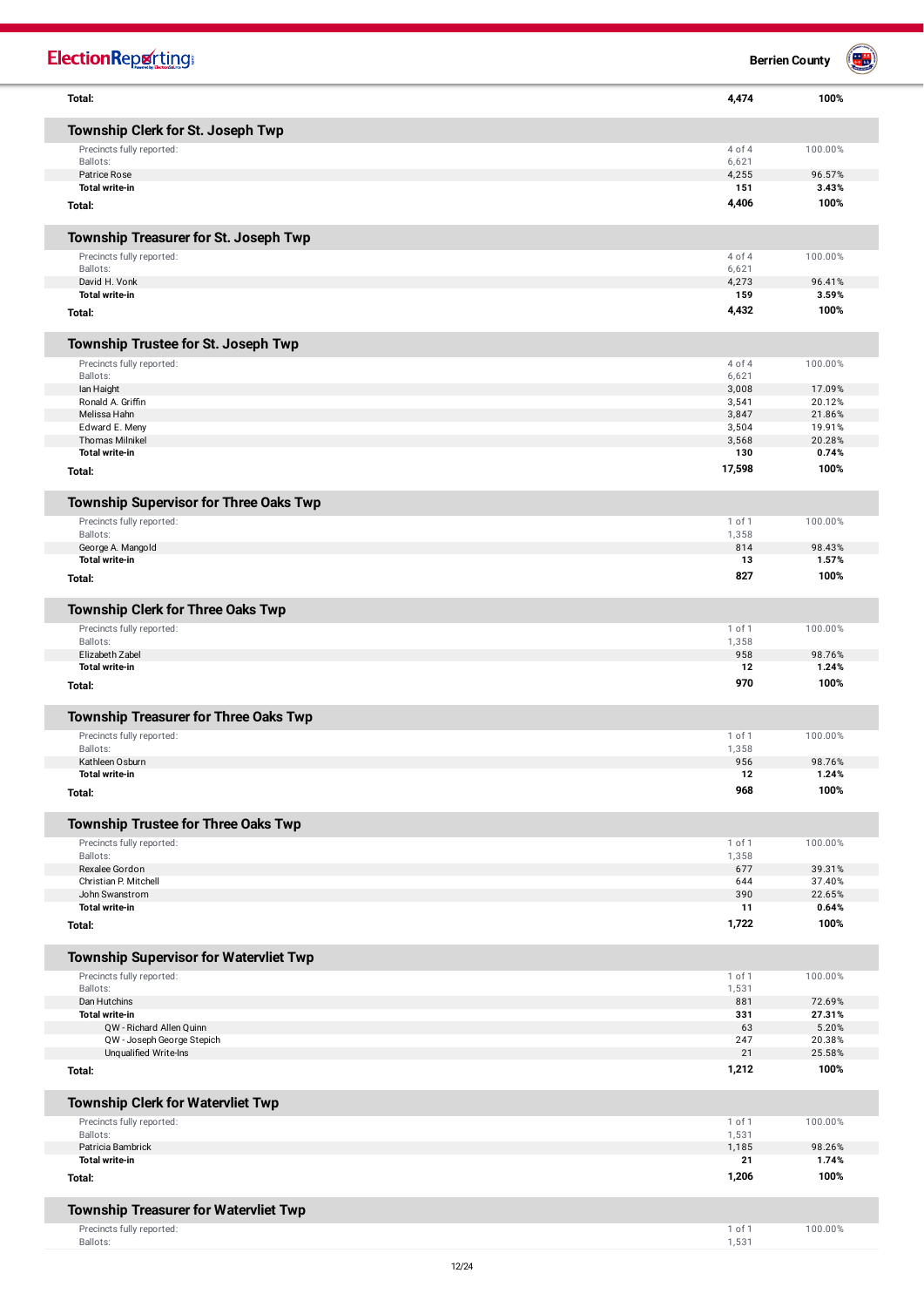| <b>ElectionRepretting®</b>                               |                  | <b>Berrien County</b> |  |
|----------------------------------------------------------|------------------|-----------------------|--|
| Tom Scheid                                               | 1,193            | 98.43%                |  |
| <b>Total write-in</b>                                    | 19               | 1.57%                 |  |
| Total:                                                   | 1,212            | 100%                  |  |
| <b>Township Trustee for Watervliet Twp</b>               |                  |                       |  |
| Precincts fully reported:                                | 1 of 1           | 100.00%               |  |
| Ballots:                                                 | 1,531            |                       |  |
| Karl B. Bayer<br>Glen Giannetti                          | 1,118<br>1,071   | 25.65%<br>24.57%      |  |
| Joe Stepich                                              | 1,051            | 24.11%                |  |
| <b>Bob Wallace</b>                                       | 1,082            | 24.82%                |  |
| <b>Total write-in</b>                                    | 37               | 0.85%                 |  |
| Total:                                                   | 4,359            | 100%                  |  |
| <b>Township Supervisor for Weesaw Twp</b>                |                  |                       |  |
| Precincts fully reported:                                | 1 of 1           | 100.00%               |  |
| Ballots:                                                 | 1,077            |                       |  |
| Gary Sommers<br><b>Total write-in</b>                    | 793<br>11        | 98.63%<br>1.37%       |  |
|                                                          | 804              | 100%                  |  |
| Total:                                                   |                  |                       |  |
| <b>Township Clerk for Weesaw Twp</b>                     |                  |                       |  |
| Precincts fully reported:                                | 1 of 1           | 100.00%               |  |
| Ballots:<br>Wanda Green                                  | 1,077<br>812     | 98.54%                |  |
| <b>Total write-in</b>                                    | 12               | 1.46%                 |  |
| Total:                                                   | 824              | 100%                  |  |
|                                                          |                  |                       |  |
| <b>Township Treasurer for Weesaw Twp</b>                 |                  |                       |  |
| Precincts fully reported:<br>Ballots:                    | 1 of 1<br>1,077  | 100.00%               |  |
| Michelle Tackitt                                         | 573              | 62.21%                |  |
| Shawna Krieger                                           | 345              | 37.46%                |  |
| <b>Total write-in</b>                                    | 3                | 0.33%                 |  |
| Total:                                                   | 921              | 100%                  |  |
| <b>Township Trustee for Weesaw Twp</b>                   |                  |                       |  |
| Precincts fully reported:                                | 1 of 1           | 100.00%               |  |
| Ballots:<br>Arthur R. King                               | 1,077<br>770     | 50.66%                |  |
| Robert W. Warmbein                                       | 738              | 48.55%                |  |
| <b>Total write-in</b>                                    | 12               | 0.79%                 |  |
| Total:                                                   | 1,520            | 100%                  |  |
| <b>Justice of Supreme Court</b>                          |                  |                       |  |
| Precincts fully reported:                                | 62 of 62         | 100.00%               |  |
| Ballots:                                                 | 82,985           |                       |  |
| Susan L. Hubbard<br>Mary Kelly                           | 9,000<br>17,350  | 8.54%<br>16.45%       |  |
| <b>Bridget Mary McCormack</b>                            | 30,585           | 29.01%                |  |
| Kerry Lee Morgan                                         | 5,140            | 4.87%                 |  |
| Katherine Mary Nepton<br><b>Brock Swartzle</b>           | 5,101<br>15,982  | 4.84%<br>15.16%       |  |
| Elizabeth M. Welch                                       | 20,966           | 19.88%                |  |
| <b>Total write-in</b>                                    | 1,322            | 1.25%                 |  |
| Total:                                                   | 105,446          | 100%                  |  |
| Judge of Court of Appeals 3rd District Incumbent         |                  |                       |  |
| Precincts fully reported:                                | 62 of 62         | 100.00%               |  |
| Ballots:                                                 | 82,985           |                       |  |
| Mark Thomas Boonstra<br>Jane E. Markey                   | 38,874<br>41,067 | 47.48%<br>50.16%      |  |
| Total write-in                                           | 1,933            | 2.36%                 |  |
| Total:                                                   | 81,874           | 100%                  |  |
| Judge of Court of Appeals 3rd District Incumbent Partial |                  |                       |  |
| Precincts fully reported:                                | 62 of 62         | 100.00%               |  |
| Ballots:                                                 | 82,985           |                       |  |
| James Robert Redford<br><b>Total write-in</b>            | 45,009           | 96.62%                |  |
| Total:                                                   | 1,575<br>46,584  | 3.38%<br>100%         |  |
|                                                          |                  |                       |  |
| Judge of Circuit Court 2nd Circuit Incumbent             |                  |                       |  |
| Precincts fully reported:                                | 62 of 62         | 100.00%               |  |
| Ballots:<br>Jennifer L. Smith-DenDooven                  | 82,985<br>45,694 | 96.91%                |  |
| <b>Total write-in</b>                                    | 1,458            | 3.09%                 |  |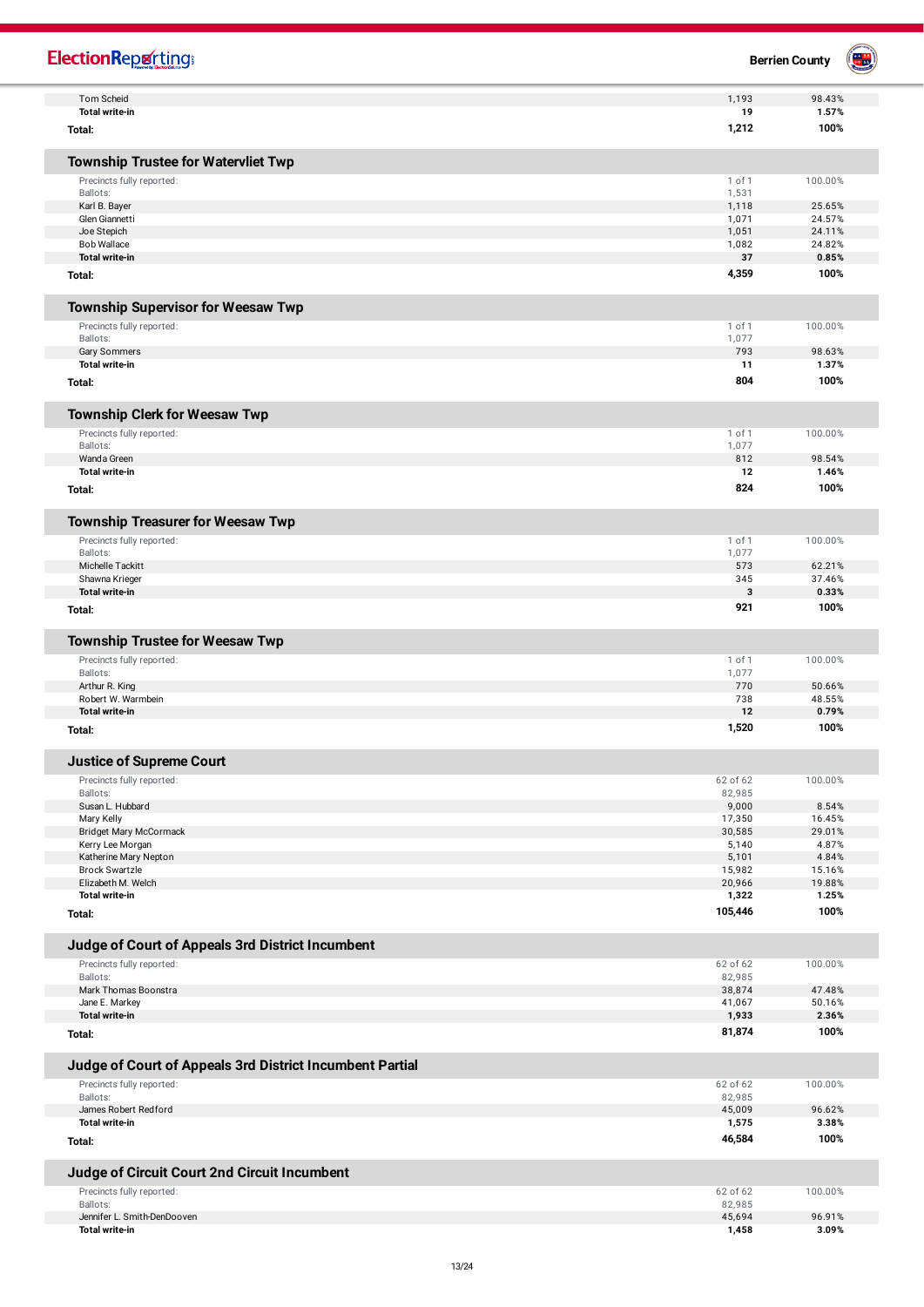| <b>ElectionReporting</b>                                                                |                  | <b>Berrien County</b> |
|-----------------------------------------------------------------------------------------|------------------|-----------------------|
| Total:                                                                                  | 47,152           | 100%                  |
| Judge of Circuit Court 2nd Circuit Incumbent Partial                                    |                  |                       |
| Precincts fully reported:                                                               | 62 of 62         | 100.00%               |
| Ballots:<br>Donna Bacolor Howard                                                        | 82,985           | 97.04%                |
| <b>Total write-in</b>                                                                   | 47,228<br>1,441  | 2.96%                 |
| Total:                                                                                  | 48,669           | 100%                  |
| Judge of Probate Court Incumbent                                                        |                  |                       |
| Precincts fully reported:                                                               | 62 of 62         | 100.00%               |
| Ballots:<br>Mabel Johnson Mayfield                                                      | 82,985<br>49,106 | 97.57%                |
| <b>Total write-in</b>                                                                   | 1,223            | 2.43%                 |
| Total:                                                                                  | 50,329           | 100%                  |
| Judge of District Court 5th District Incumbent                                          |                  |                       |
| Precincts fully reported:                                                               | 62 of 62         | 100.00%               |
| Ballots:<br>Arthur J. Cotter                                                            | 82,985<br>41,286 | 48.94%                |
| Gordon Gary Hosbein                                                                     | 41,141           | 48.77%                |
| <b>Total write-in</b>                                                                   | 1,926            | 2.28%                 |
| Total:                                                                                  | 84,353           | 100%                  |
| <b>Lake Michigan Community College Trustee</b>                                          |                  |                       |
| Precincts fully reported:                                                               | 62 of 62         | 100.00%               |
| Ballots:<br>Paul Bergan                                                                 | 82,985<br>20,496 | 16.12%                |
| Vicki Burghdoff                                                                         | 21,963           | 17.27%                |
| Debra Johnson<br>James McGee                                                            | 26,664<br>16,470 | 20.97%<br>12.95%      |
| Phil Oretsky                                                                            | 10,271           | 8.08%                 |
| Mary Jo Tomasini                                                                        | 29,495           | 23.19%                |
| <b>Total write-in</b><br>Total:                                                         | 1,819<br>127,178 | 1.43%<br>100%         |
|                                                                                         |                  |                       |
| <b>City Council Member/Commissioner for Bridgeman City</b><br>Precincts fully reported: | 1 of 1           | 100.00%               |
| Ballots:                                                                                | 1,316            |                       |
| John Bonkoske                                                                           | 628              | 30.19%                |
| Georgia Gipson<br>Vince Rose                                                            | 707<br>715       | 33.99%<br>34.38%      |
| <b>Total write-in</b>                                                                   | 30               | 1.44%                 |
| Total:                                                                                  | 2,080            | 100%                  |
| <b>City Council Member/Commissioner for Buchanan City</b>                               |                  |                       |
| Precincts fully reported:                                                               | 2 of 2           | 100.00%               |
| Ballots:<br>Monroe S. Lemay                                                             | 2,073<br>418     | 13.80%                |
| Larry C. Money                                                                          | 883              | 29.16%                |
| Patrick Swem<br>Daniel R. Vigansky                                                      | 969<br>453       | 32.00%<br>14.96%      |
| Jeccika Yoder                                                                           | 268              | 8.85%                 |
| <b>Total write-in</b>                                                                   | 37               | 1.22%                 |
| Total:                                                                                  | 3,028            | 100%                  |
| <b>City Mayor for Coloma City</b>                                                       |                  |                       |
| Precincts fully reported:                                                               | 1 of 1           | 100.00%               |
| Ballots:<br>Marsha Hammond                                                              | 776<br>410       | 60.74%                |
| Jason Hicks Sr.                                                                         | 260              | 38.52%                |
| <b>Total write-in</b>                                                                   | 5<br>675         | 0.74%<br>100%         |
| Total:                                                                                  |                  |                       |
| <b>City Clerk for Coloma City</b>                                                       |                  |                       |
| Precincts fully reported:<br>Ballots:                                                   | 1 of 1<br>776    | 100.00%               |
| Martha L. Darling                                                                       | 540              | 98.00%                |
| <b>Total write-in</b>                                                                   | 11<br>551        | 2.00%<br>100%         |
| Total:                                                                                  |                  |                       |
| <b>City Treasurer for Coloma City</b>                                                   |                  |                       |
| Precincts fully reported:<br>Ballots:                                                   | 1 of 1<br>776    | 100.00%               |
| Roseann Clements                                                                        | 569              | 98.61%                |
| <b>Total write-in</b>                                                                   | 8                | 1.39%                 |
| Total:                                                                                  | 577              | 100%                  |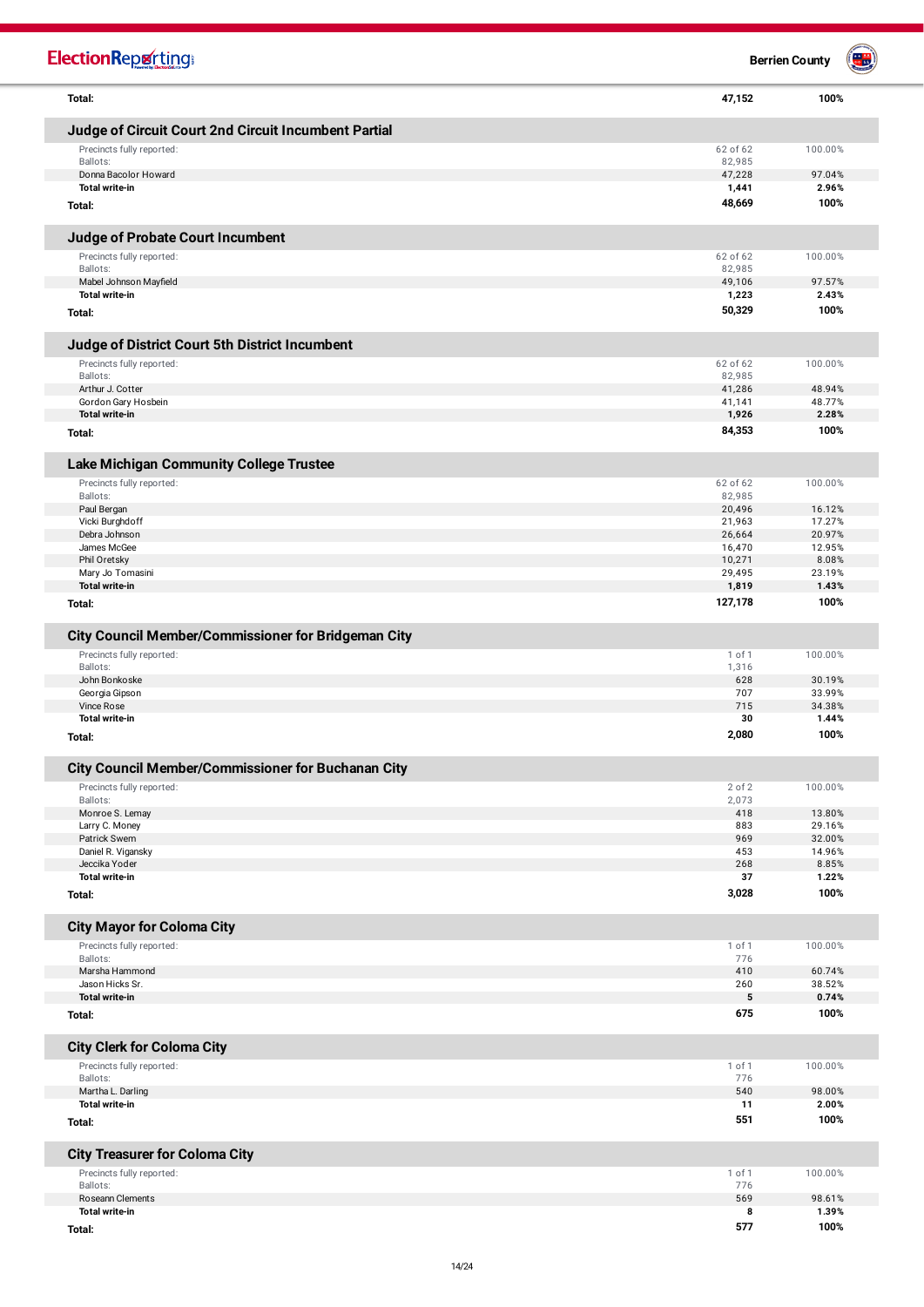| <b>ElectionReporting®</b>                                                                |                     | <b>Berrien County</b> |
|------------------------------------------------------------------------------------------|---------------------|-----------------------|
| <b>City Council Member/Commissioner for Coloma City</b>                                  |                     |                       |
| Precincts fully reported:                                                                | 1 of 1              | 100.00%               |
| Ballots:                                                                                 | 776                 |                       |
| Jamie Balkin                                                                             | 284                 | 18.54%                |
| Harold E. Bragg                                                                          | 130                 | 8.49%                 |
| Kent L. Churchill                                                                        | 335                 | 21.87%                |
| Jeffrey L. Krolzick<br><b>Taylor Prestidge</b>                                           | 171<br>272          | 11.16%<br>17.75%      |
| Julie Smith                                                                              | 328                 | 21.41%                |
| <b>Total write-in</b>                                                                    | 12                  | 0.78%                 |
| Total:                                                                                   | 1,532               | 100%                  |
| City Council Member/Commissioner for New Buffalo City                                    |                     |                       |
| Precincts fully reported:                                                                | 1 of 1              | 100.00%               |
| Ballots:                                                                                 | 1,076               |                       |
| Karen Billingslea                                                                        | 369                 | 14.72%                |
| Brian Flanagan                                                                           | 425                 | 16.96%                |
| John Humphrey                                                                            | 452                 | 18.04%                |
| Mark Kroll                                                                               | 337                 | 13.45%                |
| Roger Lijewski                                                                           | 639                 | 25.50%                |
| Robert Spirito                                                                           | 277                 | 11.05%                |
| <b>Total write-in</b>                                                                    | $\overline{7}$      | 0.28%                 |
| Total:                                                                                   | 2,506               | 100%                  |
| <b>City Mayor for Niles City</b>                                                         |                     |                       |
| Precincts fully reported:                                                                | 4 of 4              | 100.00%               |
| Ballots:                                                                                 | 4,833               | 96.17%                |
| Nick Shelton<br><b>Total write-in</b>                                                    | 3,368<br>134        | 3.83%                 |
| QW - David D. Fish                                                                       | 23                  | 0.66%                 |
| Unqualified Write-Ins                                                                    | 111                 | 0.66%                 |
| Total:                                                                                   | 3,502               | 100%                  |
| City of Niles Wards for Niles City Ward 1                                                |                     |                       |
| Precincts fully reported:                                                                | 1 of 1              | 100.00%               |
| Ballots:                                                                                 | 984                 |                       |
| Georgia Boggs                                                                            | 418                 | 56.56%                |
| Justin Flagel                                                                            | 303                 | 41.00%                |
| <b>Total write-in</b>                                                                    | 18                  | 2.44%                 |
| Total:                                                                                   | 739                 | 100%                  |
| City of Niles Wards for Niles City Ward 2                                                |                     |                       |
| Precincts fully reported:                                                                | 1 of 1              | 100.00%               |
| Ballots:                                                                                 | 1,266               |                       |
| Total write-in                                                                           | 161                 | 100.00%               |
| QW - Amanda Rose Dunnem                                                                  | 56                  | 34.78%                |
| QW - Timothy John Rogers                                                                 | 10                  | 6.21%                 |
| Unqualified Write-Ins                                                                    | 95                  | 40.99%                |
| Total:                                                                                   | 161                 | 100%                  |
| City of Niles Wards for Niles City Ward 3                                                |                     |                       |
| Precincts fully reported:                                                                | 1 of 1              | 100.00%               |
| Ballots:                                                                                 | 1,087               |                       |
| Charlie McAfee                                                                           | 611                 | 96.22%                |
| <b>Total write-in</b>                                                                    | 24                  | 3.78%                 |
| Total:                                                                                   | 635                 | 100%                  |
| City of Niles Wards for Niles City Ward 4                                                |                     |                       |
| Precincts fully reported:                                                                | 1 of 1              | 100.00%               |
| Ballots:                                                                                 | 1,496               |                       |
| John C. DiCostanzo                                                                       | 863                 | 97.62%                |
| <b>Total write-in</b>                                                                    | 21                  | 2.38%                 |
| Total:                                                                                   | 884                 | 100%                  |
| <b>City Mayor for Watervliet City</b>                                                    |                     |                       |
| Precincts fully reported:                                                                | 1 of 1              | 100.00%               |
| Ballots:                                                                                 | 740                 |                       |
| David Brinker                                                                            | 212                 | 33.13%                |
| Deah Muth<br><b>Total write-in</b>                                                       | 427<br>$\mathbf{1}$ | 66.72%<br>0.16%       |
| Total:                                                                                   | 640                 | 100%                  |
|                                                                                          |                     |                       |
| <b>City Council Member/Commissioner for Watervliet City</b><br>Precincts fully reported: | 1 of 1              | 100.00%               |
| Ballots:                                                                                 | 740                 |                       |
| Duane Cobb                                                                               | 384                 | 51.00%                |
| William Whitney Jr.                                                                      | 357                 | 47.41%                |
| <b>Total write-in</b>                                                                    | 12                  | 1.59%                 |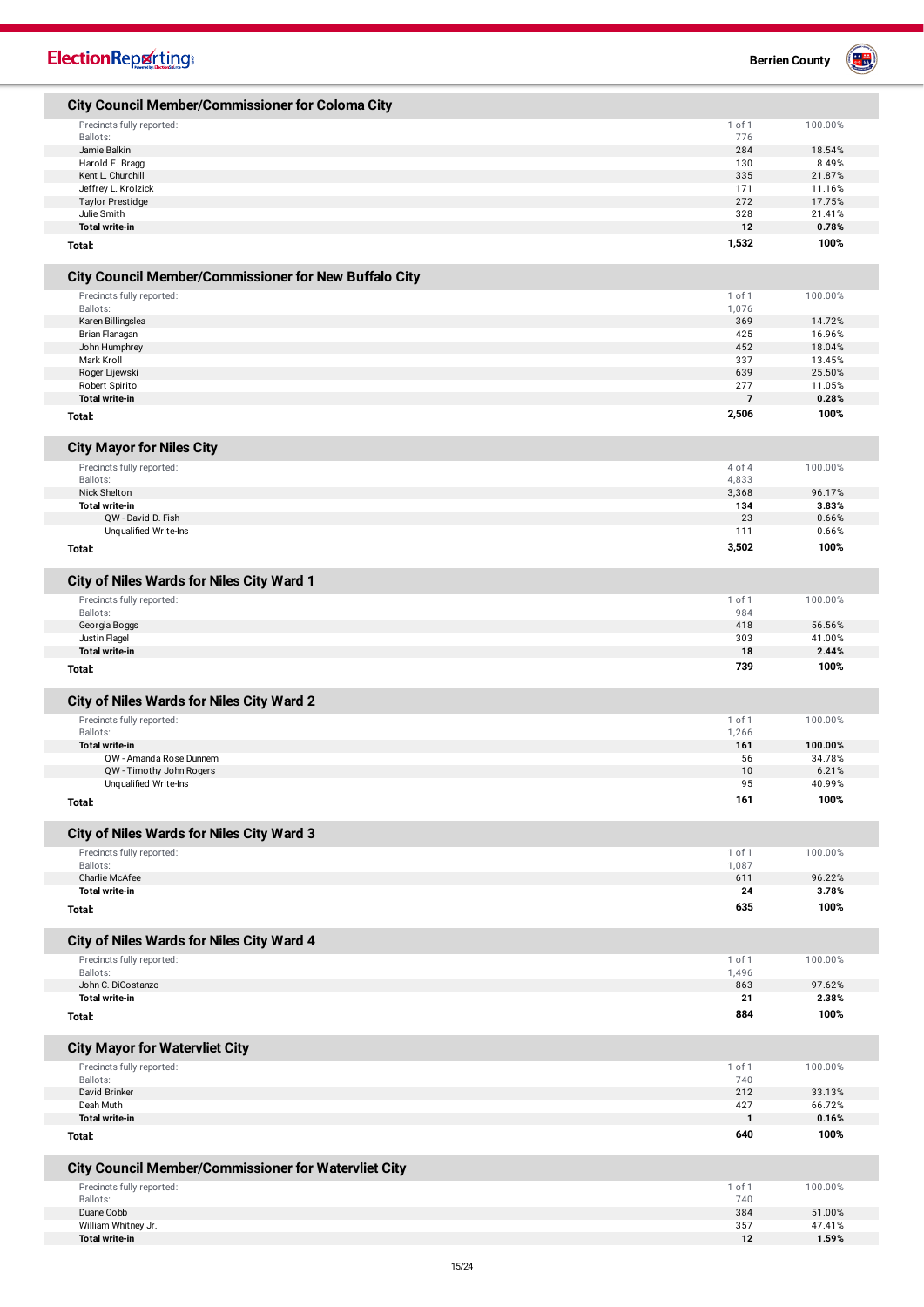| <b>ElectionRepretting</b>                                |                 | <b>Berrien County</b> | an <mark>aa</mark> |
|----------------------------------------------------------|-----------------|-----------------------|--------------------|
| Total:                                                   | 753             | 100%                  |                    |
| <b>City Library Board Member for Bridgman Library</b>    |                 |                       |                    |
| Precincts fully reported:                                | 1 of 1          | 100.00%               |                    |
| Ballots:<br>Dorothea Crocker                             | 1,316<br>795    |                       |                    |
| <b>Edward Valauskas</b>                                  | 626             | 55.29%<br>43.53%      |                    |
| <b>Total write-in</b>                                    | 17              | 1.18%                 |                    |
| Total:                                                   | 1,438           | 100%                  |                    |
| <b>Township Library Director for Lincoln Twp</b>         |                 |                       |                    |
| Precincts fully reported:                                | 6 of 6          | 100.00%               |                    |
| Ballots:                                                 | 9,234           |                       |                    |
| Jennifer Cowan<br>Megan Yore-Norbey                      | 4,474<br>4,289  | 20.78%<br>19.92%      |                    |
| Linda Stocker                                            | 4,182           | 19.43%                |                    |
| Joseph C. Thomas                                         | 4,034           | 18.74%                |                    |
| Connie Weaver                                            | 4,257           | 19.77%                |                    |
| Total write-in<br>QW - Marcia J. Bednar                  | 292<br>31       | 1.36%<br>0.14%        |                    |
| QW - Suellen Klein                                       | 32              | 0.15%                 |                    |
| Unqualified Write-Ins                                    | 229             | 0.29%                 |                    |
| Total:                                                   | 21,528          | 100%                  |                    |
| Township Library Director for Three Oaks Twp             |                 |                       |                    |
| Precincts fully reported:                                | 1 of 1          | 100.00%               |                    |
| Ballots:                                                 | 1,358           |                       |                    |
| Total write-in                                           | 800             | 100.00%               |                    |
| QW - Dustin Elemuel Blaszczyk<br>QW - Deborah A. Kearney | 48<br>84        | 6.00%<br>10.50%       |                    |
| QW - Judith Ann Mondello                                 | 64              | 8.00%                 |                    |
| QW - Thomas Allen Pauly                                  | 78              | 9.75%                 |                    |
| QW - Patience Rae Petro                                  | 90              | 11.25%                |                    |
| QW - Tom Rosenbluth                                      | 120             | 15.00%                |                    |
| QW - Connie Jo Slavens<br>QW - Christina A. Zebell       | 76<br>80        | 9.50%<br>10.00%       |                    |
| Unqualified Write-Ins                                    | 160             | 80.00%                |                    |
| Total:                                                   | 800             | 100%                  |                    |
| Township Library Director for New Buffalo Twp            |                 |                       |                    |
| Precincts fully reported:                                | 1 of 1          | 100.00%               |                    |
| Ballots:                                                 | 1,632           |                       |                    |
| <b>Becky Borglin</b>                                     | 781             | 18.44%                |                    |
| Kathie Butler<br>Paul T-W Ciccarelli                     | 771<br>665      | 18.20%<br>15.70%      |                    |
| Mary Stewart McPherson                                   | 682             | 16.10%                |                    |
| Donna Salerno                                            | 675             | 15.93%                |                    |
| Sandra Sporleder                                         | 646             | 15.25%                |                    |
| <b>Total write-in</b>                                    | 16              | 0.38%                 |                    |
| Total:                                                   | 4,236           | 100%                  |                    |
| <b>District Library Director for Galien Twp Library</b>  |                 |                       |                    |
| Precincts fully reported:                                | 1 of 1          | 100.00%               |                    |
| Ballots:<br>Kay M. Longacre                              | 823<br>486      | 53.82%                |                    |
| Patricia Lorance                                         | 408             | 45.18%                |                    |
| <b>Total write-in</b>                                    | 9               | 1.00%                 |                    |
| Total:                                                   | 903             | 100%                  |                    |
| <b>District Library Director for Sodus Twp Library</b>   |                 |                       |                    |
| Precincts fully reported:                                | 1 of 1          | 100.00%               |                    |
| Ballots:                                                 | 1,135           |                       |                    |
| Victoria Chandler                                        | 553             | 18.26%                |                    |
| Gina Edwards<br>Colleen Hurst                            | 525<br>474      | 17.34%<br>15.65%      |                    |
| Chris Peters                                             | 511             | 16.88%                |                    |
| Carol French Quattrin                                    | 466             | 15.39%                |                    |
| Erica Santiago                                           | 468             | 15.46%                |                    |
| <b>Total write-in</b><br>Total:                          | 31<br>3,028     | 1.02%<br>100%         |                    |
|                                                          |                 |                       |                    |
| Township Parks Board for Chikaming Twp                   |                 |                       |                    |
| Precincts fully reported:<br>Ballots:                    | 1 of 1<br>2,150 | 100.00%               |                    |
| Arthur H. Anderson                                       | 868             | 23.33%                |                    |
| Kathleen M. Sellers                                      | 912             | 24.51%                |                    |
| Garth Taylor                                             | 854             | 22.95%                |                    |
| Shelly Taylor<br><b>Total write-in</b>                   | 979<br>108      | 26.31%<br>2.90%       |                    |
| QW - Charlotte Mary Curry                                | 10              | 0.27%                 |                    |
| Unqualified Write-Ins                                    | 98              | 0.27%                 |                    |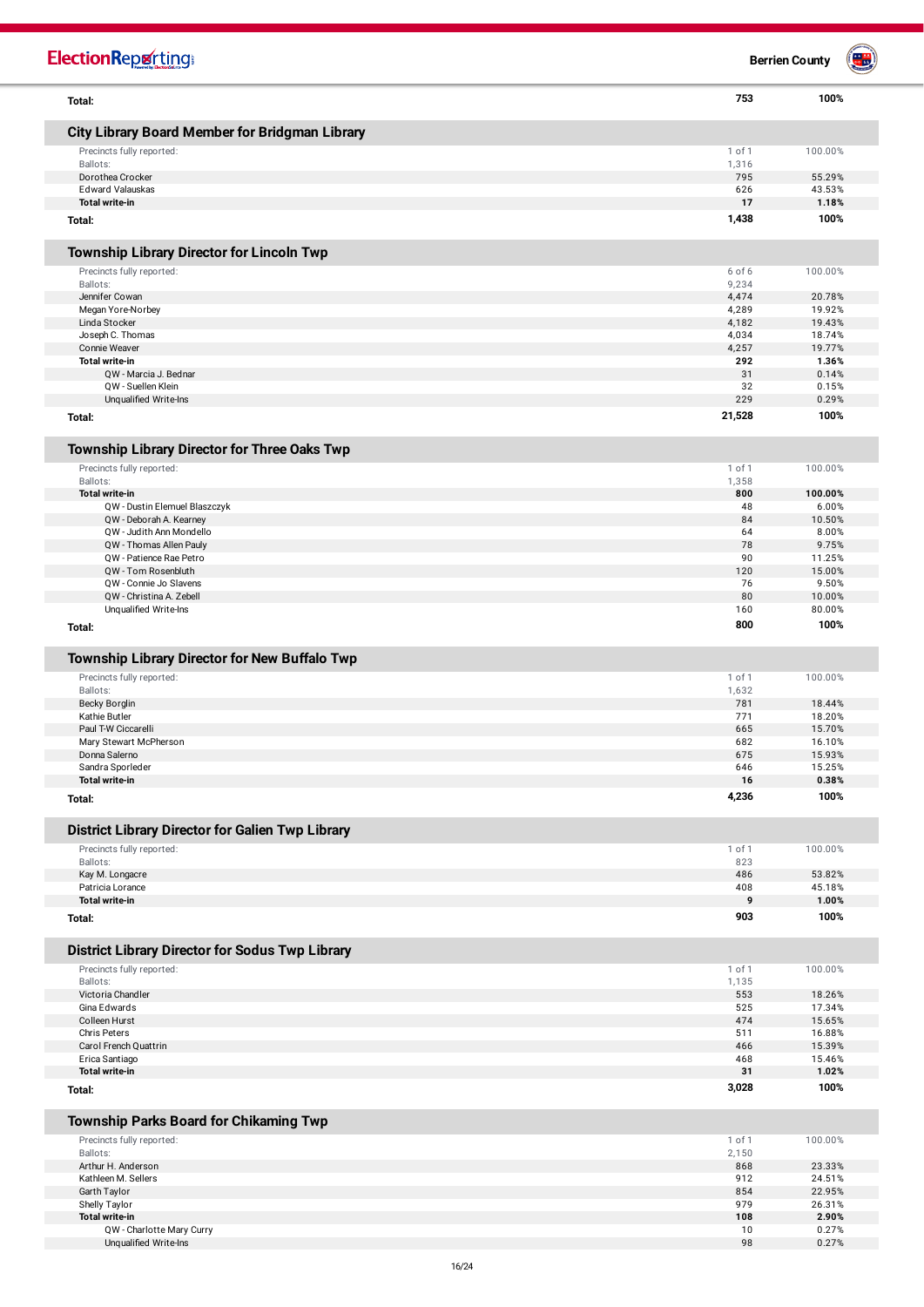| <b>ElectionRepretting®</b>                                         |            | <b>B</b><br><b>Berrien County</b> |
|--------------------------------------------------------------------|------------|-----------------------------------|
| Total:                                                             | 3,721      | 100%                              |
| Village President for Baroda Village                               |            |                                   |
| Precincts fully reported:                                          | 1 of 1     | 100.00%                           |
| Ballots:<br>Robert Getz                                            | 448<br>304 | 94.70%                            |
| <b>Total write-in</b>                                              | 17         | 5.30%                             |
| Total:                                                             | 321        | 100%                              |
| Village Trustee/Council Member for Baroda Village                  |            |                                   |
| Precincts fully reported:                                          | 1 of 1     | 100.00%                           |
| Ballots:                                                           | 448        |                                   |
| Toni Lou Gaul<br>Jodi Mattner                                      | 176<br>168 | 21.33%<br>20.36%                  |
| <b>Edwin Rath</b>                                                  | 128        | 15.52%                            |
| Kathryn Strefling                                                  | 188        | 22.79%                            |
| Don Turney<br><b>Total write-in</b>                                | 152<br>13  | 18.42%<br>1.58%                   |
| Total:                                                             | 825        | 100%                              |
| Village President for Berrien Springs Village                      |            |                                   |
| Precincts fully reported:                                          | 2 of 2     | 100.00%                           |
| Ballots:                                                           | 879        |                                   |
| Jesse C. Hibler<br><b>Total write-in</b>                           | 531<br>17  | 96.90%<br>3.10%                   |
| Total:                                                             | 548        | 100%                              |
| Village Trustee/Council Member for Berrien Springs Village         |            |                                   |
| Precincts fully reported:                                          | 2 of 2     | 100.00%                           |
| Ballots:                                                           | 879        |                                   |
| Jack Davis                                                         | 427        | 34.02%                            |
| <b>Barry Gravitt</b>                                               | 370        | 29.48%                            |
| Kristin von Maur<br><b>Total write-in</b>                          | 433<br>25  | 34.50%<br>1.99%                   |
| Total:                                                             | 1,255      | 100%                              |
| Village Trustee/Council Member Partial for Berrien Springs Village |            |                                   |
| Precincts fully reported:                                          | 2 of 2     | 100.00%                           |
| Ballots:                                                           | 879        |                                   |
| <b>Milton Richter</b>                                              | 488        | 96.63%                            |
| <b>Total write-in</b>                                              | 17         | 3.37%                             |
| Total:                                                             | 505        | 100%                              |
| Village President for Eau Claire Village                           |            |                                   |
| Precincts fully reported:                                          | 2 of 2     | 100.00%                           |
| Ballots:<br>John Glassman                                          | 241<br>173 | 96.11%                            |
| <b>Total write-in</b>                                              | 7          | 3.89%                             |
| Total:                                                             | 180        | 100%                              |
| Village Trustee/Council Member for Eau Claire Village              |            |                                   |
| Precincts fully reported:                                          | 2 of 2     | 100.00%                           |
| Ballots:                                                           | 241        |                                   |
| Thomas L. Baker<br>Virginia Jo Gonzalez                            | 136<br>138 | 48.75%<br>49.46%                  |
| Total write-in                                                     | 5          | 1.79%                             |
| Total:                                                             | 279        | 100%                              |
| Village President for Galien Village                               |            |                                   |
| Precincts fully reported:                                          | 1 of 1     | 100.00%                           |
| Ballots:                                                           | 274        |                                   |
| Kenneth Chappell<br>Paul Palmer                                    | 103<br>105 | 48.82%<br>49.76%                  |
| <b>Total write-in</b>                                              | 3          | 1.42%                             |
| Total:                                                             | 211        | 100%                              |
| Village Trustee/Council Member for Galien Village                  |            |                                   |
| Precincts fully reported:                                          | 1 of 1     | 100.00%                           |
| Ballots:                                                           | 274        |                                   |
| <b>Christine Palmer</b><br>Steven P. Schmitz                       | 130<br>115 | 33.59%<br>29.72%                  |
| Sharee Swank                                                       | 121        | 31.27%                            |
| <b>Total write-in</b>                                              | 21         | 5.43%                             |
| Total:                                                             | 387        | 100%                              |

**Village Trustee/Council Member Partial for Galien Village**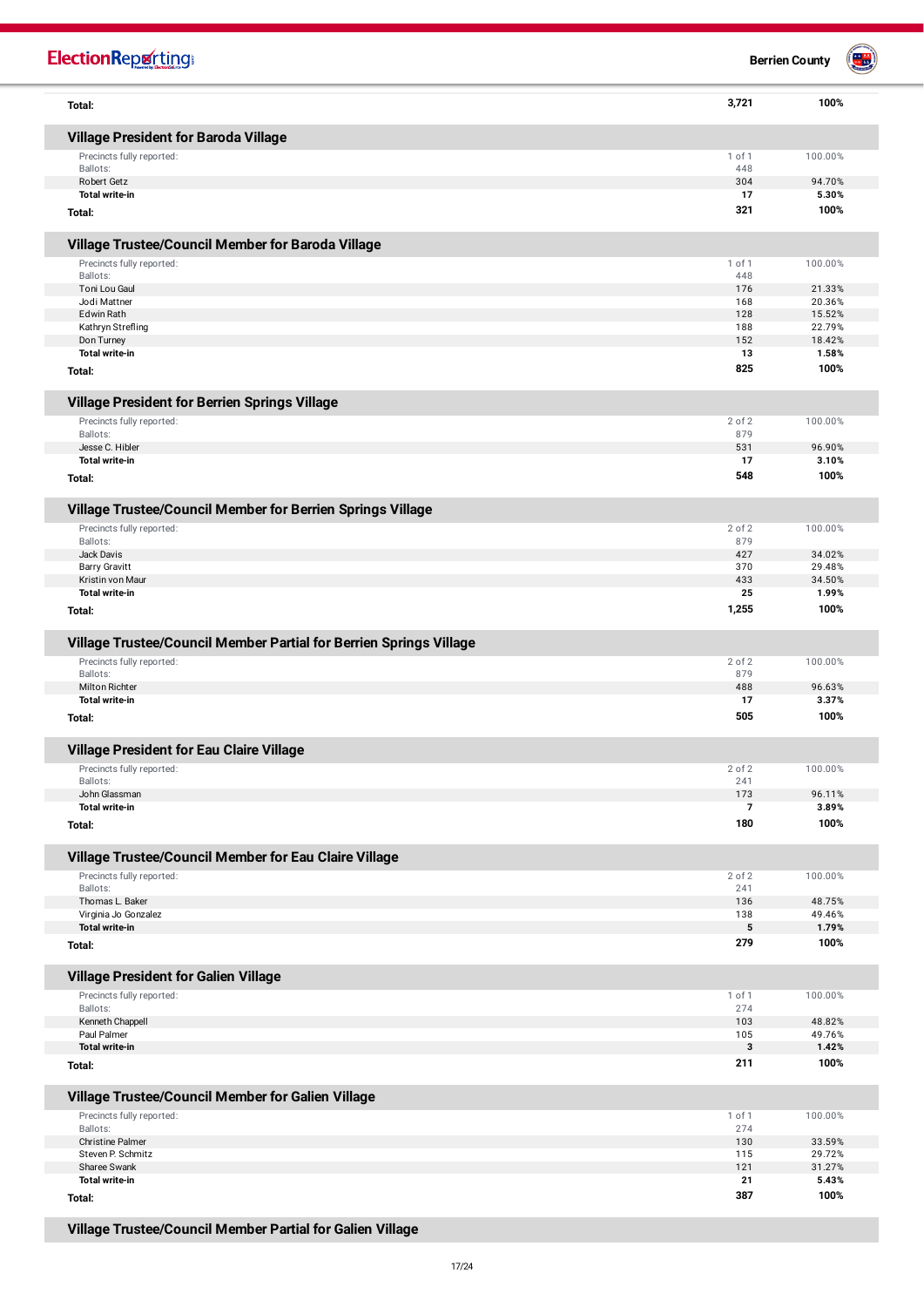| <b>ElectionReporting®</b>                                                            |               | <b>Berrien County</b> |  |
|--------------------------------------------------------------------------------------|---------------|-----------------------|--|
| Precincts fully reported:                                                            | 1 of 1        | 100.00%               |  |
| Ballots:                                                                             | 274<br>47     | 100.00%               |  |
| Total write-in<br>QW - Carolee Marie Dalrymple                                       | 12            | 25.53%                |  |
| QW - Philip Albert Mielke                                                            | 21            | 44.68%                |  |
| Unqualified Write-Ins                                                                | 14            | 70.21%                |  |
| Total:                                                                               | 47            | 100%                  |  |
| Village Trustee/Council Member for Grand Beach Village                               |               |                       |  |
| Precincts fully reported:                                                            | 1 of 1        | 100.00%               |  |
| Ballots:                                                                             | 219           |                       |  |
| James P. Bracewell<br>Blake H. O'Halloran                                            | 107<br>149    | 29.48%<br>41.05%      |  |
| Harry Walder                                                                         | 105           | 28.93%                |  |
| <b>Total write-in</b>                                                                | $\mathbf{2}$  | 0.55%                 |  |
| Total:                                                                               | 363           | 100%                  |  |
| Village Trustee/Council Member for Michiana Village                                  |               |                       |  |
| Precincts fully reported:<br>Ballots:                                                | 1 of 1<br>154 | 100.00%               |  |
| Joann G. Fisher                                                                      | 90            | 32.37%                |  |
| Michael R. Mintz                                                                     | 89            | 32.01%                |  |
| Kathleen Hogan Morrison                                                              | 90            | 32.37%                |  |
| <b>Total write-in</b>                                                                | 9             | 3.24%                 |  |
| Total:                                                                               | 278           | 100%                  |  |
| Village President for Shoreham Village                                               |               |                       |  |
| Precincts fully reported:<br>Ballots:                                                | 1 of 1<br>569 | 100.00%               |  |
| Bruno Trapikas                                                                       | 174           | 39.10%                |  |
| Reneta Mais                                                                          | 268           | 60.22%                |  |
| <b>Total write-in</b>                                                                | 3             | 0.67%                 |  |
| Total:                                                                               | 445           | 100%                  |  |
| Village Clerk for Shoreham Village                                                   |               |                       |  |
| Precincts fully reported:                                                            | 1 of 1        | 100.00%               |  |
| Ballots:<br>Debra Trapikas                                                           | 569<br>302    | 94.08%                |  |
| <b>Total write-in</b>                                                                | 19            | 5.92%                 |  |
| Total:                                                                               | 321           | 100%                  |  |
| Village Treasurer for Shoreham Village                                               |               |                       |  |
| Precincts fully reported:                                                            | 1 of 1        | 100.00%               |  |
| Ballots:<br><b>Total write-in</b>                                                    | 0<br>41       | 100.00%               |  |
| Total:                                                                               | 41            | 100%                  |  |
| Village Trustee/Council Member for Shoreham Village                                  |               |                       |  |
| Precincts fully reported:                                                            | 1 of 1        | 100.00%               |  |
| Ballots:                                                                             | 569           |                       |  |
| John Michael Schnable<br>Stephanie Clarke                                            | 299<br>337    | 45.58%<br>51.37%      |  |
| Total write-in                                                                       | 20            | 3.05%                 |  |
| Total:                                                                               | 656           | 100%                  |  |
| Village President for Stevensville Village                                           |               |                       |  |
| Precincts fully reported:                                                            | 1 of 1        | 100.00%               |  |
| Ballots:                                                                             | 773           |                       |  |
| David Wenger                                                                         | 481           | 97.96%                |  |
| <b>Total write-in</b><br>Total:                                                      | 10<br>491     | 2.04%<br>100%         |  |
|                                                                                      |               |                       |  |
| Village Trustee/Council Member for Stevensville Village<br>Precincts fully reported: | 1 of 1        | 100.00%               |  |
| Ballots:                                                                             | 773           |                       |  |
| Pat Arter                                                                            | 419           | 34.09%                |  |
| Chris Mason<br>Amanda Pohyba                                                         | 402<br>396    | 32.71%<br>32.22%      |  |
| <b>Total write-in</b>                                                                | 12            | 0.98%                 |  |
| Total:                                                                               | 1,229         | 100%                  |  |
| Village President for Three Oaks Village                                             |               |                       |  |
| Precincts fully reported:                                                            | 1 of 1        | 100.00%               |  |
| Ballots:<br><b>Tom Flint</b>                                                         | 741<br>312    | 45.75%                |  |
| Richard J. Smith                                                                     | 367           | 53.81%                |  |
| <b>Total write-in</b>                                                                | 3             | 0.44%                 |  |
|                                                                                      | 682           | 100%                  |  |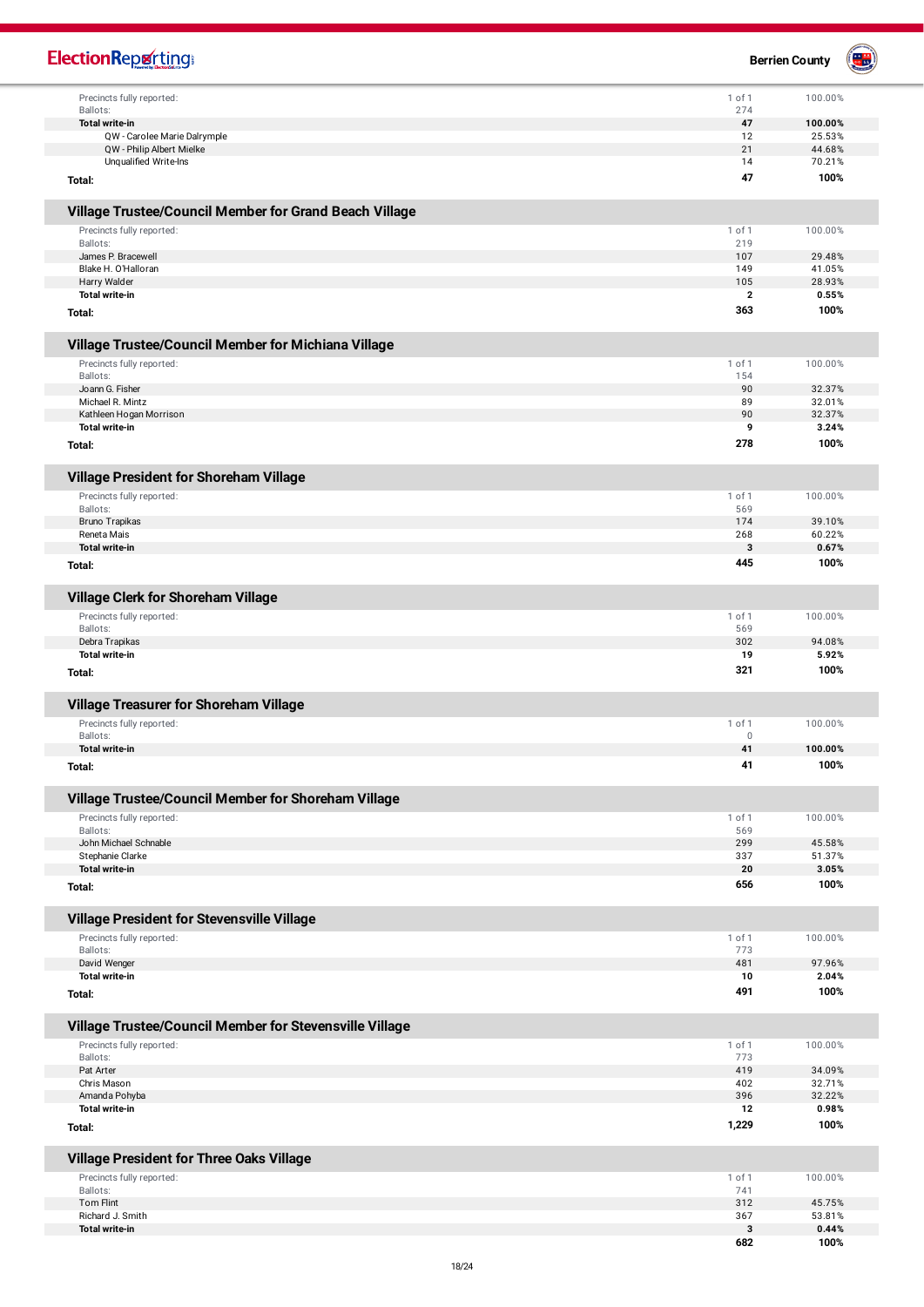| Total:                                                                        |                       |                  |
|-------------------------------------------------------------------------------|-----------------------|------------------|
| Village Trustee/Council Member for Three Oaks Village                         |                       |                  |
| Precincts fully reported:                                                     | 1 of 1                | 100.00%          |
| Ballots:                                                                      | 741                   |                  |
| Joe Hinman                                                                    | 366                   | 22.33%           |
| John C. Kramer                                                                | 334                   | 20.38%           |
| John R. Pappa<br>Tyler Ream                                                   | 311<br>318            | 18.97%<br>19.40% |
| <b>Troy Zebell</b>                                                            | 303                   | 18.49%           |
| <b>Total write-in</b>                                                         | $\overline{7}$        | 0.43%            |
| Total:                                                                        | 1,639                 | 100%             |
|                                                                               |                       |                  |
| <b>Local School District Board Member for Benton Harbor Area Schools</b>      |                       |                  |
| Precincts fully reported:<br>Ballots:                                         | 16 of 16              | 100.00%          |
| Trenton M. Bowens                                                             | 13,252<br>4,409       | 14.67%           |
| Angel Clark Crayton                                                           | 4,776                 | 15.89%           |
| Marvin Haywood                                                                | 2,687                 | 8.94%            |
| Stephanie Rockette-Martin                                                     | 4,099                 | 13.64%           |
| Reinaldo Tripplett                                                            | 6,674                 | 22.21%           |
| Darwin Watson                                                                 | 2,997<br>3,984        | 9.97%<br>13.26%  |
| Apollonia Williams<br>Total write-in                                          | 426                   | 1.42%            |
| QW - Shaquille Jevante Turner                                                 | $\mathbf{1}$          | 0.00%            |
| Unqualified Write-Ins                                                         | 425                   | 0.00%            |
| Total:                                                                        | 30,052                | 100%             |
|                                                                               |                       |                  |
| Local School District Board Member Partial for Benton Harbor Area Schools     |                       |                  |
| Precincts fully reported:<br>Ballots:                                         | 16 of 16<br>13,252    | 100.00%          |
| Dashuna M. Robinson                                                           | 7,377                 | 95.77%           |
| <b>Total write-in</b>                                                         | 326                   | 4.23%            |
| Total:                                                                        | 7,703                 | 100%             |
|                                                                               |                       |                  |
| Local School District Board Member for Berrien Springs Public Schools         |                       |                  |
| Precincts fully reported:                                                     | 6 of 6                | 100.00%          |
| Ballots:<br>Lee Davidson                                                      | 6,165<br>2,937        | 32.31%           |
| Pat DeLong                                                                    | 2,984                 | 32.83%           |
| Paul Toliver                                                                  | 2,995                 | 32.95%           |
| <b>Total write-in</b>                                                         | 173                   | 1.90%            |
| Total:                                                                        | 9,089                 | 100%             |
| Local School District Board Member Partial for Berrien Springs Public Schools |                       |                  |
| Precincts fully reported:                                                     | 6 of 6                | 100.00%          |
| Ballots:                                                                      | 6,165                 |                  |
| Kim Keigley                                                                   | 3,565                 | 97.78%           |
| Total write-in                                                                | 81                    | 2.22%            |
| Total:                                                                        | 3,646                 | 100%             |
|                                                                               |                       |                  |
| Local School District Board Member for Brandywine Community Schools           |                       |                  |
| Precincts fully reported:<br>Ballots:                                         | $3$ of $3$<br>3,545   | 100.00%          |
| <b>Brian Burge</b>                                                            | 1,059                 | 20.94%           |
| Jessica Crouch                                                                | 1,569                 | 31.03%           |
| Janis L. Exner                                                                | 1,036                 | 20.49%           |
| Holly Pomranka<br><b>Total write-in</b>                                       | 1,328<br>65           | 26.26%<br>1.29%  |
| Total:                                                                        | 5,057                 | 100%             |
|                                                                               |                       |                  |
| Local School District Board Member Partial for Brandywine Community Schools   |                       |                  |
| Precincts fully reported:<br>Ballots:                                         | 3 of 3<br>$\mathbb O$ | 100.00%          |
| <b>Total write-in</b>                                                         | 297                   | 100.00%          |
| Total:                                                                        | 297                   | 100%             |
|                                                                               |                       |                  |
| Local School District Board Member for Bridgman Public Schools                |                       |                  |
| Precincts fully reported:<br>Ballots:                                         | 4 of 4<br>3,205       | 100.00%          |
| Wayne D. Hall                                                                 | 1,520                 | 31.22%           |
| Nancy Hawley                                                                  | 1,663                 | 34.15%           |
| <b>Brad Reitz</b>                                                             | 1,644                 | 33.76%           |
| Total write-in                                                                | 42                    | 0.86%            |
| Total:                                                                        | 4,869                 | 100%             |
| Local School District Board Member Partial for Bridgman Public Schools        |                       |                  |

Precincts fully reported: 4 of 4 100.00%



## **ElectionRepretting**

I

I

I

ľ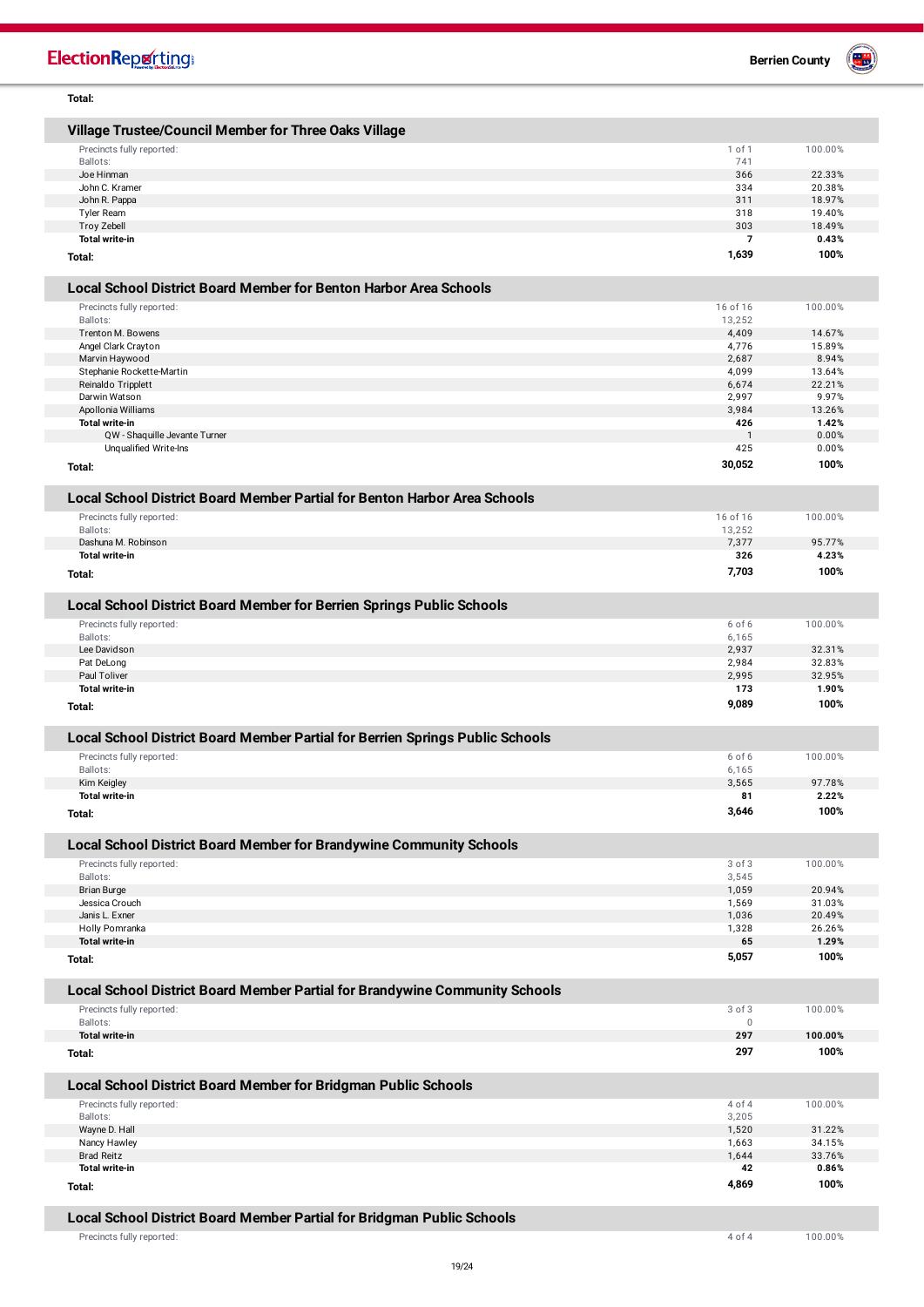| <b>ElectionReporting</b>                                                                   |                      | <b>Berrien County</b> | e N |
|--------------------------------------------------------------------------------------------|----------------------|-----------------------|-----|
| Ballots:                                                                                   | 3,205                |                       |     |
| Lisa Kiewel                                                                                | 1,967                | 99.44%                |     |
| <b>Total write-in</b>                                                                      | 11                   | 0.56%                 |     |
| Total:                                                                                     | 1,978                | 100%                  |     |
| Local School District Board Member for Buchanan Community Schools                          |                      |                       |     |
| Precincts fully reported:                                                                  | 9 of 9               | 100.00%               |     |
| Ballots:                                                                                   | 5,983                |                       |     |
| Katie Berry                                                                                | 2,285                | 20.55%                |     |
| Scott B. Carlin                                                                            | 2,291                | 20.61%                |     |
| Chris Carlson<br><b>Britney Martin</b>                                                     | 1,804<br>1,775       | 16.23%<br>15.97%      |     |
| Anne Tews                                                                                  | 871                  | 7.83%                 |     |
| Jim DeVlaminck                                                                             | 1,074                | 9.66%                 |     |
| Dennis A. Wentworth                                                                        | 923                  | 8.30%                 |     |
| <b>Total write-in</b>                                                                      | 95                   | 0.85%                 |     |
| Total:                                                                                     | 11,118               | 100%                  |     |
| <b>Local School District Board Member for Coloma Community Schools</b>                     |                      |                       |     |
| Precincts fully reported:                                                                  | 8 of 8               | 100.00%               |     |
| Ballots:                                                                                   | 5,172                |                       |     |
| Robert Hirsch                                                                              | 2,520<br>2,579       | 24.31%<br>24.87%      |     |
| Doug Kraemer<br><b>William Stowers</b>                                                     | 2,608                | 25.15%                |     |
| Apryl Watson                                                                               | 2,574                | 24.83%                |     |
| <b>Total write-in</b>                                                                      | 87                   | 0.84%                 |     |
| Total:                                                                                     | 10,368               | 100%                  |     |
| Local School District Board Member Partial for Coloma Community Schools                    |                      |                       |     |
| Precincts fully reported:                                                                  | 8 of 8               | 100.00%               |     |
| Ballots:                                                                                   | 5,172                |                       |     |
| Steve Groendyk                                                                             | 3,071                | 98.84%                |     |
| <b>Total write-in</b>                                                                      | 36                   | 1.16%                 |     |
| Total:                                                                                     | 3,107                | 100%                  |     |
| <b>Local School District Board Member for Covert Public Schools</b>                        |                      |                       |     |
| Precincts fully reported:                                                                  | 2 of 2               | 100.00%               |     |
| Ballots:                                                                                   | 15                   |                       |     |
| Ella Rae Harrington<br>Cheryl McCray                                                       | 10<br>9              | 33.33%<br>30.00%      |     |
| Geoffrey Rose                                                                              | 11                   | 36.67%                |     |
| <b>Total write-in</b>                                                                      | 0                    | 0.00%                 |     |
| Total:                                                                                     | 30                   | 100%                  |     |
| <b>Local School District Board Member Partial for Covert Public Schools</b>                |                      |                       |     |
| Precincts fully reported:                                                                  | 2 of 2               | 100.00%               |     |
| Ballots:                                                                                   | 15                   |                       |     |
| Kayla Perry                                                                                | 13                   | 100.00%               |     |
| <b>Total write-in</b><br>Total:                                                            | 0<br>13              | 0.00%<br>100%         |     |
|                                                                                            |                      |                       |     |
| Local School District Board Member for Dowagiac Union Schools<br>Precincts fully reported: | 2 of 2               | 100.00%               |     |
| Ballots:                                                                                   | 43                   |                       |     |
| Ruth Ausra                                                                                 | 14                   | 19.44%                |     |
| <b>Brent Brewer</b>                                                                        | 10                   | 13.89%                |     |
| Carrie Franz-Freeman                                                                       | 13                   | 18.06%                |     |
| <b>Tracey Hatcher</b>                                                                      | 13<br>$\overline{7}$ | 18.06%<br>9.72%       |     |
| Craig H. Schmidt<br>Ronda Sullivan                                                         | 15                   | 20.83%                |     |
| <b>Total write-in</b>                                                                      | 0                    | 0.00%                 |     |
| Total:                                                                                     | 72                   | 100%                  |     |
| <b>Local School District Board Member for Eau Claire Public Schools</b>                    |                      |                       |     |
| Precincts fully reported:                                                                  | 4 of 4               | 100.00%               |     |
| Ballots:                                                                                   | 1,824                |                       |     |
| Kelly A. Blankenship<br>Don Geisler                                                        | 919<br>582           | 24.44%<br>15.48%      |     |
| John Glassman                                                                              | 864                  | 22.98%                |     |
| Hazen Harner                                                                               | 658                  | 17.50%                |     |
| David Krugh                                                                                | 696                  | 18.51%                |     |
| <b>Total write-in</b>                                                                      | 41<br>3,760          | 1.09%<br>100%         |     |
| Total:                                                                                     |                      |                       |     |
| <b>Local School District Board Member Partial for Eau Claire Public Schools</b>            |                      |                       |     |
| Precincts fully reported:                                                                  | 4 of 4               | 100.00%               |     |
| Ballots:<br><b>Total write-in</b>                                                          | 1,824<br>219         | 100.00%               |     |
| QW - Tim Ferry                                                                             | 57                   | 26.03%                |     |
|                                                                                            |                      |                       |     |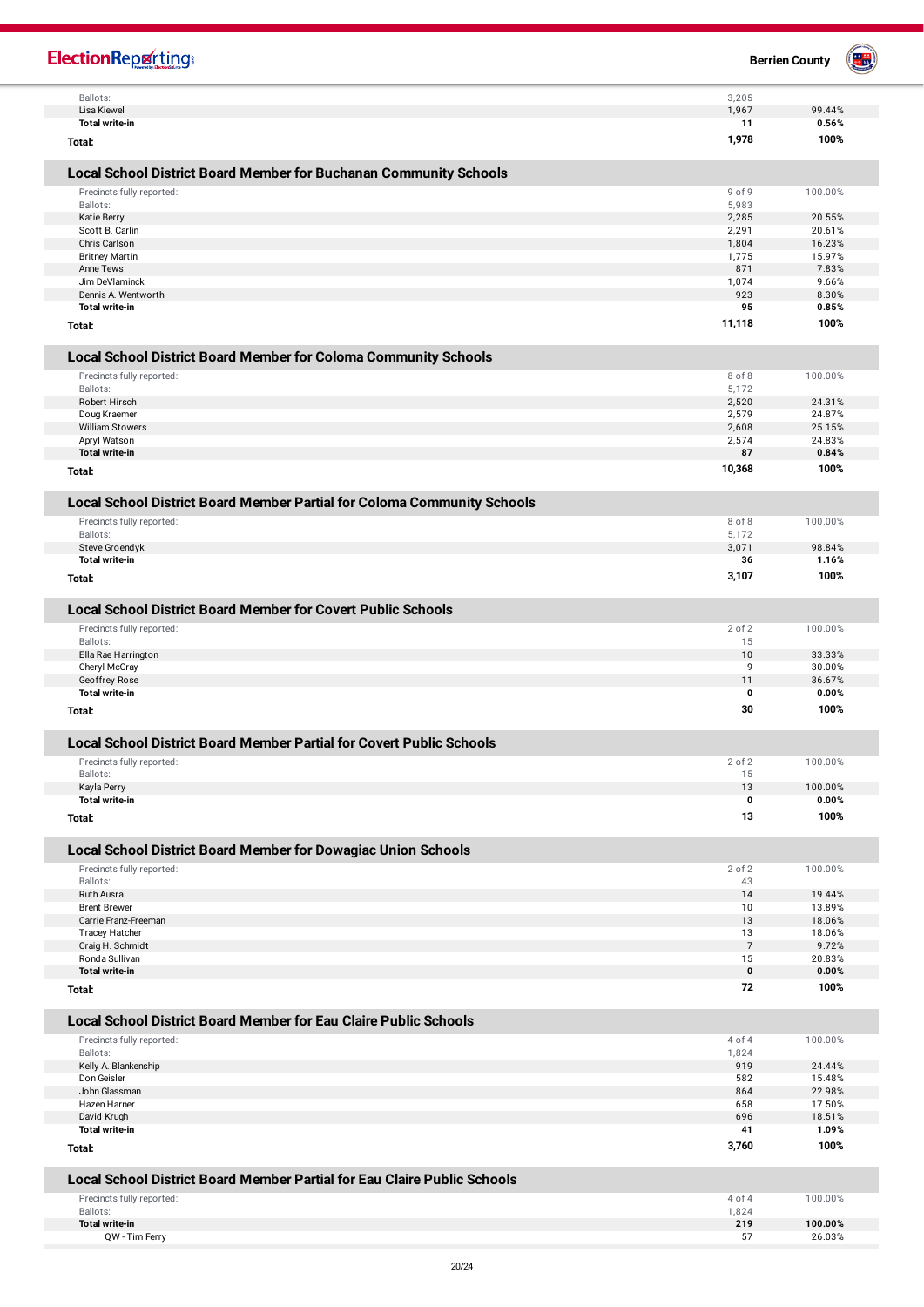| <b>ElectionRepretting</b>                                               |                  | <b>Berrien County</b> | 豐 |
|-------------------------------------------------------------------------|------------------|-----------------------|---|
| QW - Jayne Merrill                                                      | 52               | 23.74%                |   |
| Unqualified Write-Ins<br>Total:                                         | 110<br>219       | 49.77%<br>100%        |   |
|                                                                         |                  |                       |   |
| Local School District Board Member for Riverside School Hagar #6        |                  |                       |   |
| Precincts fully reported:                                               | 2 of 2           | 100.00%               |   |
| Ballots:<br><b>Brandy Lewis</b>                                         | 276<br>180       | 99.45%                |   |
| <b>Total write-in</b>                                                   | $\mathbf{1}$     | 0.55%                 |   |
| Total:                                                                  | 181              | 100%                  |   |
| <b>Local School District Board Member for Lakeshore Public Schools</b>  |                  |                       |   |
| Precincts fully reported:                                               | 13 of 13         | 100.00%               |   |
| Ballots:<br>Kevin Bushu                                                 | 10,976<br>4,650  | 25.97%                |   |
| Tonya Jahnke                                                            | 5,152            | 28.78%                |   |
| Jay D. Meeth                                                            | 3,009            | 16.81%                |   |
| Griffin Ott<br><b>Total write-in</b>                                    | 4,978<br>115     | 27.80%<br>0.64%       |   |
| Total:                                                                  | 17,904           | 100%                  |   |
| Local School District Board Member Partial for Lakeshore Public Schools |                  |                       |   |
| Precincts fully reported:                                               | 13 of 13         | 100.00%               |   |
| Ballots:                                                                | 10,976           |                       |   |
| Scott Allan                                                             | 6,286            | 98.93%                |   |
| <b>Total write-in</b>                                                   | 68<br>6,354      | 1.07%<br>100%         |   |
| Total:                                                                  |                  |                       |   |
| Local School District Board Member Partial for New Buffalo Area Schools |                  |                       |   |
| Precincts fully reported:<br>Ballots:                                   | 3 of 3<br>2,872  | 100.00%               |   |
| John M. Haskins                                                         | 1,674            | 98.94%                |   |
| Total write-in                                                          | 18               | 1.06%                 |   |
| Total:                                                                  | 1,692            | 100%                  |   |
| <b>Local School District Board Member for Niles Community Schools</b>   |                  |                       |   |
| Precincts fully reported:                                               | 9 of 9           | 100.00%               |   |
| Ballots:                                                                | 8,508            |                       |   |
| Joshua Asmus<br>Kathy M. Moore                                          | 3,202<br>3,368   | 26.05%<br>27.40%      |   |
| Brent T. Wright                                                         | 2,384            | 19.39%                |   |
| Kyle I. Zelmer                                                          | 3,159            | 25.70%                |   |
| <b>Total write-in</b>                                                   | 181              | 1.47%                 |   |
| Total:                                                                  | 12,294           | 100%                  |   |
| Local School District Board Member for River Valley School              |                  |                       |   |
| Precincts fully reported:                                               | 8 of 8           | 100.00%               |   |
| Ballots:<br>Phil Bender                                                 | 5,413<br>2,471   | 31.87%                |   |
| Gail Freehling                                                          | 2,738            | 35.32%                |   |
| Vickie Wagner                                                           | 2,464            | 31.78%                |   |
| <b>Total write-in</b>                                                   | 80               | 1.03%                 |   |
| Total:                                                                  | 7,753            | 100%                  |   |
| Local School District Board Member Partial for River Valley School      |                  |                       |   |
| Precincts fully reported:<br>Ballots:                                   | 8 of 8<br>5,413  | 100.00%               |   |
| John M. Pawlik                                                          | 970              | 27.91%                |   |
| Nikki Springer                                                          | 2,479            | 71.34%                |   |
| <b>Total write-in</b>                                                   | 26               | 0.75%                 |   |
| Total:                                                                  | 3,475            | 100%                  |   |
| Local School District Board Member for River School Sodus #5            |                  |                       |   |
| Precincts fully reported:<br>Ballots:                                   | 1 of 1<br>100    | 100.00%               |   |
| Andrew Cleminshaw                                                       | 56               | 96.55%                |   |
| <b>Total write-in</b>                                                   | $\mathbf{2}$     | 3.45%                 |   |
| Total:                                                                  | 58               | 100%                  |   |
| Local School District Board Member for St. Joseph Public Schools        |                  |                       |   |
| Precincts fully reported:<br>Ballots:                                   | 9 of 9<br>12,558 | 100.00%               |   |
| Chris Cook                                                              | 6,973            | 48.24%                |   |
| Amy Marohn                                                              | 7,383            | 51.07%                |   |
| Total write-in                                                          | 100              | 0.69%                 |   |
| Total:                                                                  | 14,456           | 100%                  |   |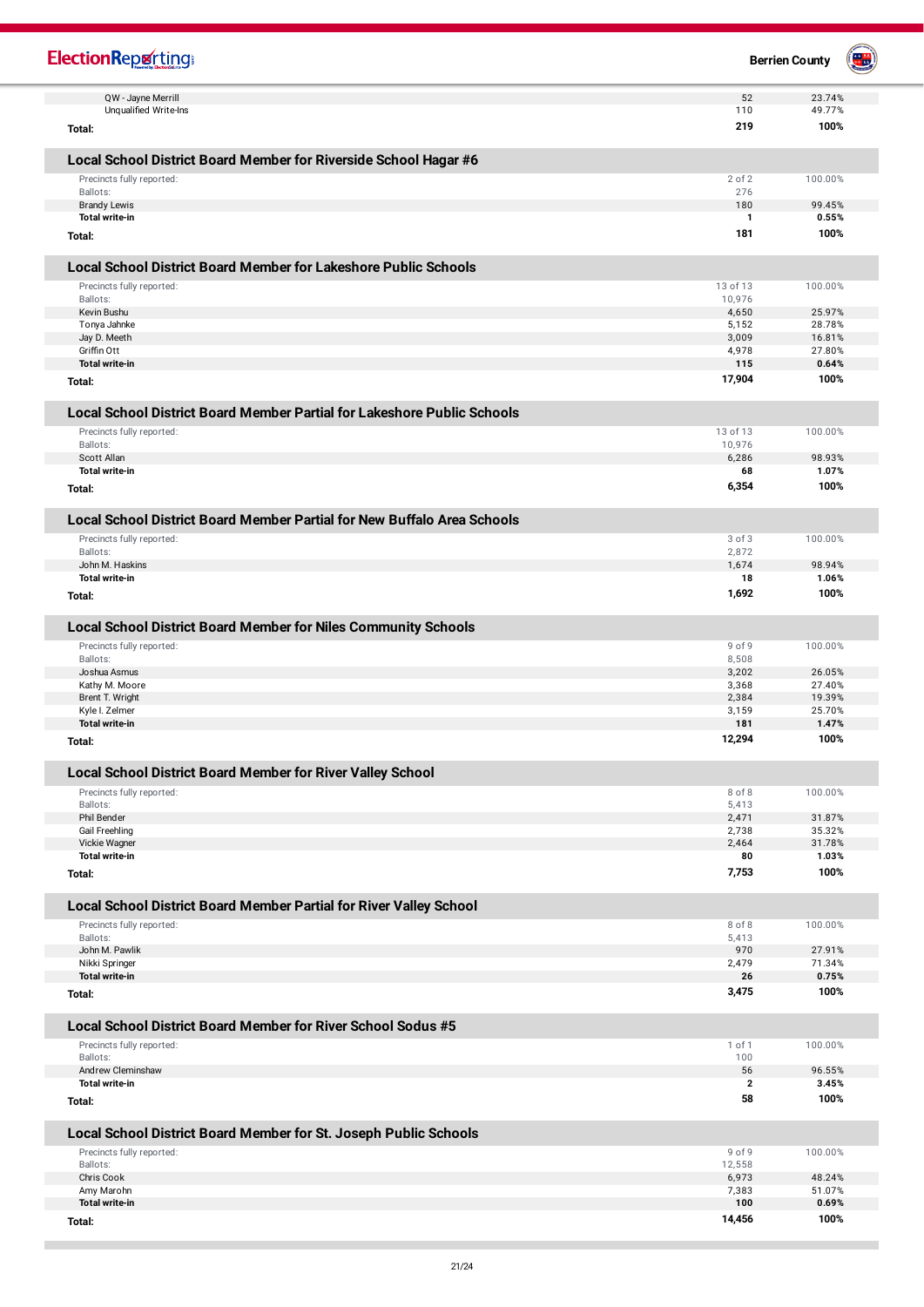| <b>ElectionReporting®</b>                                                       |                  | 豐<br><b>Berrien County</b> |
|---------------------------------------------------------------------------------|------------------|----------------------------|
| <b>Local School District Board Member for Watervliet Public Schools</b>         |                  |                            |
| Precincts fully reported:                                                       | 4 of 4           | 100.00%                    |
| Ballots:                                                                        | 3,078            |                            |
| Kimberly Adams<br>Matthew Clay                                                  | 1,454<br>1,105   | 29.51%<br>22.43%           |
| <b>Brian Gruszczyk</b>                                                          | 783              | 15.89%                     |
| <b>Bill Spaulding</b>                                                           | 1,538            | 31.22%                     |
| Total write-in                                                                  | 47               | 0.95%<br>100%              |
| Total:                                                                          | 4,927            |                            |
| <b>Local School District Board Member Partial for Watervliet Public Schools</b> |                  |                            |
| Precincts fully reported:<br>Ballots:                                           | 4 of 4<br>3,078  | 100.00%                    |
| <b>Total write-in</b>                                                           | 249              | 100.00%                    |
| QW - Wendy Jean Hart                                                            | 13               | 5.22%                      |
| Unqualified Write-Ins                                                           | 236              | 5.22%                      |
| Total:                                                                          | 249              | 100%                       |
| State 2020-1 Proposal                                                           |                  |                            |
| Precincts fully reported:                                                       | 62 of 62         | 100.00%                    |
| Ballots:<br>Yes                                                                 | 82,985           |                            |
| No                                                                              | 62,368<br>10,524 | 85.56%<br>14.44%           |
| Total:                                                                          | 72,892           | 100%                       |
|                                                                                 |                  |                            |
| State 2020-2 Proposal<br>Precincts fully reported:                              | 62 of 62         | 100.00%                    |
| Ballots:                                                                        | 82,985           |                            |
| Yes                                                                             | 66,532           | 89.08%                     |
| No                                                                              | 8,157            | 10.92%                     |
| Total:                                                                          | 74,689           | 100%                       |
| <b>City New Buffalo Parks Millage Proposal</b>                                  |                  |                            |
| Precincts fully reported:                                                       | 1 of 1           | 100.00%                    |
| Ballots:<br>Yes                                                                 | 1,076<br>603     | 60.18%                     |
| No                                                                              | 399              | 39.82%                     |
| Total:                                                                          | 1,002            | 100%                       |
| <b>City New Buffalo Road Millage Proposal</b>                                   |                  |                            |
| Precincts fully reported:                                                       | 1 of 1           | 100.00%                    |
| Ballots:                                                                        | 1,076            |                            |
| Yes<br>No                                                                       | 610<br>396       | 60.64%<br>39.36%           |
| Total:                                                                          | 1,006            | 100%                       |
|                                                                                 |                  |                            |
| <b>Watervliet Twp Library Millage Proposal</b><br>Precincts fully reported:     | 1 of 1           | 100.00%                    |
| Ballots:                                                                        | 1,531            |                            |
| Yes                                                                             | 921              | 68.99%                     |
| No                                                                              | 414              | 31.01%                     |
| Total:                                                                          | 1,335            | 100%                       |
| <b>Coloma Twp Road Millage Proposal</b>                                         |                  |                            |
| Precincts fully reported:                                                       | 2 of 2           | 100.00%                    |
| Ballots:<br>Yes                                                                 | 2,645<br>1,351   | 57.46%                     |
| No                                                                              | 1,000            | 42.54%                     |
| Total:                                                                          | 2,351            | 100%                       |
| Coloma Twp Public Safety Millage Renewal Proposal                               |                  |                            |
| Precincts fully reported:                                                       | 2 of 2           | 100.00%                    |
| Ballots:<br>Yes                                                                 | 2,645            |                            |
| No                                                                              | 1,466<br>856     | 63.14%<br>36.86%           |
| Total:                                                                          | 2,322            | 100%                       |
| Hagar Twp Operating Millage Renewal Proposal                                    |                  |                            |
| Precincts fully reported:                                                       | 2 of 2           | 100.00%                    |
| Ballots:                                                                        | 1,933            |                            |
| Yes<br>No                                                                       | 1,000<br>713     | 58.38%<br>41.62%           |
| Total:                                                                          | 1,713            | 100%                       |
|                                                                                 |                  |                            |
| Niles Charter Twp Police Protection Millage Proposal                            |                  |                            |
| Precincts fully reported:                                                       | 5 of 5           | 100.00%                    |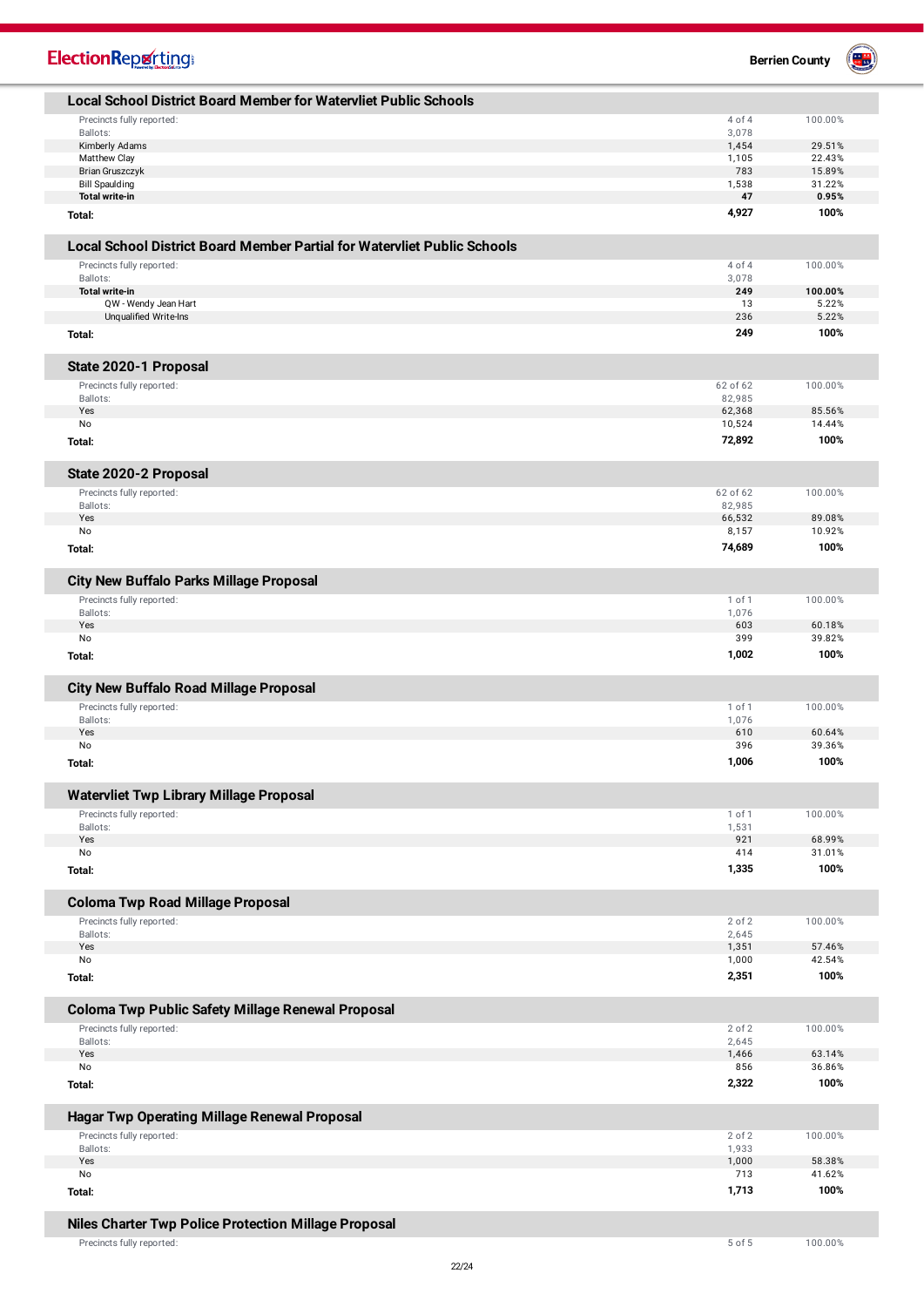| <b>ElectionReporting®</b>                                             |                 | <b>Berrien County</b> |
|-----------------------------------------------------------------------|-----------------|-----------------------|
| Ballots:<br>Yes                                                       | 7,096<br>4,518  | 73.75%                |
| No                                                                    | 1,608           | 26.25%                |
| Total:                                                                | 6,126           | 100%                  |
| <b>Niles Charter Twp Fire Protection Millage Proposal</b>             |                 |                       |
| Precincts fully reported:                                             | 5 of 5          | 100.00%               |
| Ballots:<br>Yes                                                       | 7,096<br>4,158  | 67.92%                |
| No                                                                    | 1,964           | 32.08%                |
| Total:                                                                | 6,122           | 100%                  |
| <b>Sodus Twp Fire Protection Proposal</b>                             |                 |                       |
| Precincts fully reported:                                             | 1 of 1          | 100.00%               |
| Ballots:<br>Yes                                                       | 1,135<br>801    | 77.84%                |
| No                                                                    | 228             | 22.16%                |
| Total:                                                                | 1,029           | 100%                  |
| St. Joseph Township Road Millage Proposal                             |                 |                       |
| Precincts fully reported:<br>Ballots:                                 | 4 of 4<br>6,621 | 100.00%               |
| Yes                                                                   | 3,669           | 60.25%                |
| No                                                                    | 2,421           | 39.75%                |
| Total:                                                                | 6,090           | 100%                  |
| Three Oaks Twp Ambulance Millage Proposal                             |                 |                       |
| Precincts fully reported:                                             | 1 of 1          | 100.00%               |
| Ballots:<br>Yes                                                       | 1,358<br>894    | 72.80%                |
| No                                                                    | 334             | 27.20%                |
| Total:                                                                | 1,228           | 100%                  |
| Three Oaks Township Marijuana Proposal                                |                 |                       |
| Precincts fully reported:                                             | 1 of 1          | 100.00%               |
| Ballots:<br>Yes                                                       | 617<br>315      | 55.46%                |
| No                                                                    | 253             | 44.54%                |
| Total:                                                                | 568             | 100%                  |
| Three Oaks Twp Fire Protection Millage Proposal                       |                 |                       |
| Precincts fully reported:                                             | 1 of 1          | 100.00%               |
| Ballots:<br>Yes                                                       | 1,358<br>874    | 71.17%                |
| No                                                                    | 354             | 28.83%                |
| Total:                                                                | 1,228           | 100%                  |
| Three Oaks Township Police Protection Millage Proposal                |                 |                       |
| Precincts fully reported:                                             | 1 of 1          | 100.00%               |
| Ballots:<br>Yes                                                       | 617<br>309      | 55.58%                |
| No                                                                    | 247             | 44.42%                |
| Total:                                                                | 556             | 100%                  |
| <b>City Watervliet Library Millage Proposal</b>                       |                 |                       |
| Precincts fully reported:                                             | 1 of 1          | 100.00%               |
| Ballots:<br>Yes                                                       | 740<br>454      | 67.36%                |
| No                                                                    | 220             | 32.64%                |
| Total:                                                                | 674             | 100%                  |
| Village of Michiana Emergency Services Proposal                       |                 |                       |
| Precincts fully reported:<br>Ballots:                                 | 1 of 1<br>154   | 100.00%               |
| Yes                                                                   | 116             | 79.45%                |
| No<br>Total:                                                          | 30<br>146       | 20.55%<br>100%        |
|                                                                       |                 |                       |
| Village of Three Oaks Marijuana Proposal<br>Precincts fully reported: | 1 of 1          | 100.00%               |
| Ballots:                                                              | 741             |                       |
| Yes                                                                   | 436             | 63.46%                |
| No                                                                    | 251<br>687      | 36.54%<br>100%        |
| Total:                                                                |                 |                       |